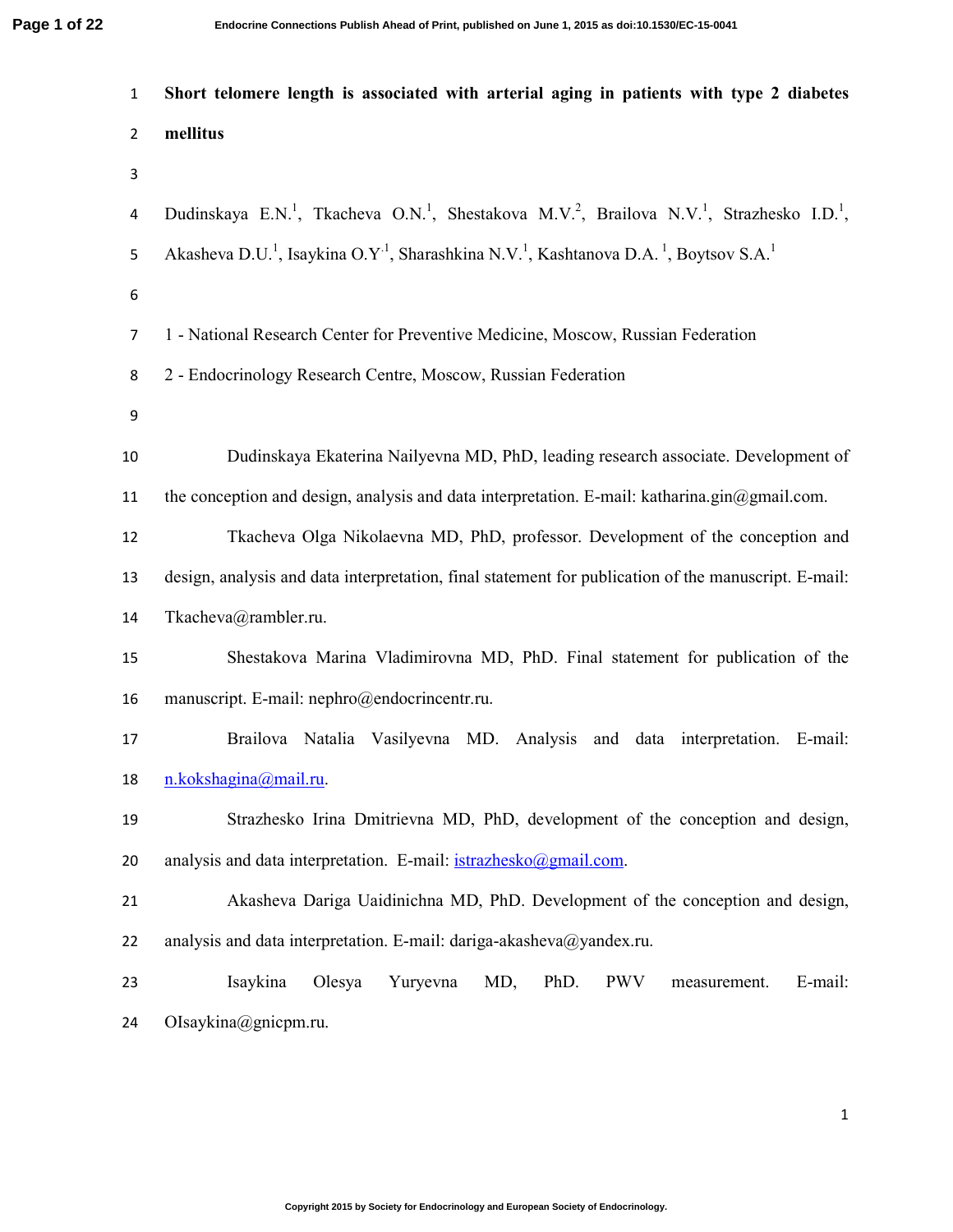| 25 | Sharashkina<br>Natalia<br>Viktorovna<br>PhD.<br>MD,<br><b>IMT</b><br>E-mail:<br>measuring       |
|----|-------------------------------------------------------------------------------------------------|
| 26 | sharashkina@inbox.ru.                                                                           |
| 27 | Kashtanova Daria Andreevna, junior research associate. Analysis<br>and data                     |
| 28 | interpretation. E-mail: dr.kashtanova@gmail.com.                                                |
| 29 | Boytsov Sergey Anatolyevic MD, PhD, professor. Final statement for publication of the           |
| 30 | manuscript. E-mail: prof-boytsov@mail.ru.                                                       |
| 31 |                                                                                                 |
| 32 | Corresponding author: Dudinskaya Ekaterina N., MD, PhD, National Research Center                |
| 33 | for Preventive Medicine, bld. 10, Petroverigskiy lane, Moscow, Russian Federation, 101990; tel: |
| 34 | +7(903)191-46-90, e-mail: katharina.gin@gmail.com                                               |
| 35 |                                                                                                 |
| 36 | Running title: Cellular and vascular aging in diabetes mellitus                                 |
| 37 | Number of words: 4518                                                                           |
| 38 | <b>Number of tables: 5</b>                                                                      |
| 39 |                                                                                                 |
| 40 |                                                                                                 |
| 41 |                                                                                                 |
| 42 |                                                                                                 |
| 43 |                                                                                                 |
| 44 |                                                                                                 |
| 45 |                                                                                                 |
| 46 |                                                                                                 |
| 47 |                                                                                                 |
| 48 |                                                                                                 |
| 49 |                                                                                                 |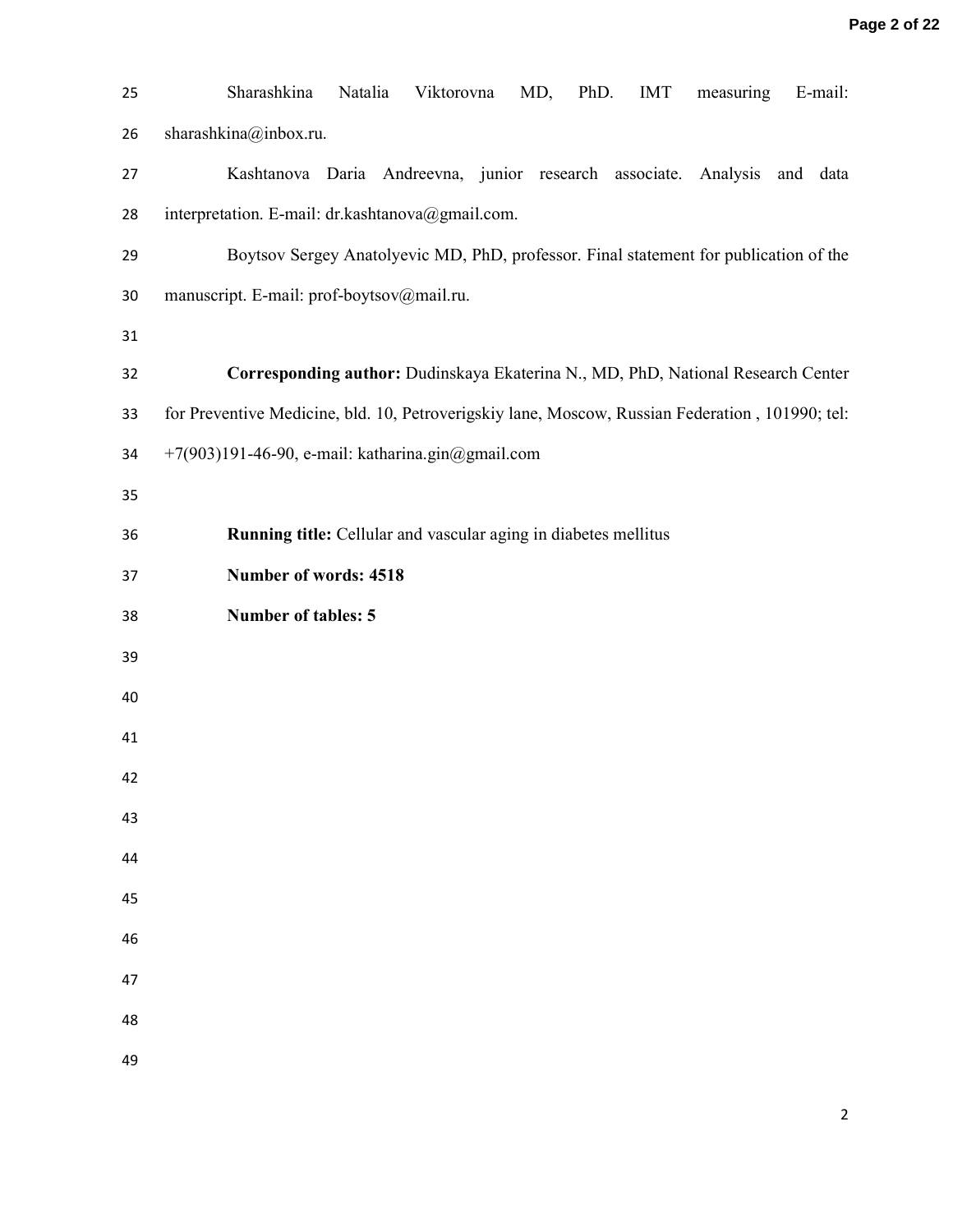# **Abstract:**

It is known that glucose disturbances contribute to micro- and macro vascular complications and vascular aging. Telomere length is considered to be a cellular aging biomarker. It is important to determine the telomere length role in vascular structural and functional changes in patients with diabetes mellitus. The cross-sectional observational study was conducted in a high-risk population from Moscow, Russia. 50 patients with diabetes and without clinical cardiovascular disease and 49 control group participants were included in the study. Glucose metabolism assessment tests, measuring intima–media complex thickness and determining the presence of atherosclerotic plaques, pulse wave velocity measurement, and telomere length measurement were administered to all participants. Vascular changes were more dramatic in patients with diabetes than in control group. And the telomeres were shorter in patients with diabetes. There were significant differences in the vascular wall condition among diabetes patients and no substantial differences in the arterial structure between groups with 'long' telomeres, however, there were statistically significant differences in the vascular wall condition between groups with 'short' telomeres. Vascular ageing signs were more prominent in patients with diabetes. However, despite diabetes, vascular changes in patients with 'long' telomeres were very modest and were similar to the vascular walls in healthy individuals. Thus, 'long' lymphocyte telomeres may have a protective effect on the vascular wall and may prevent vascular wall deterioration caused by glucose metabolism disorders.

**Keywords:** telomere length; vascular aging; diabetes mellitus; insulin resistance, arterial stiffness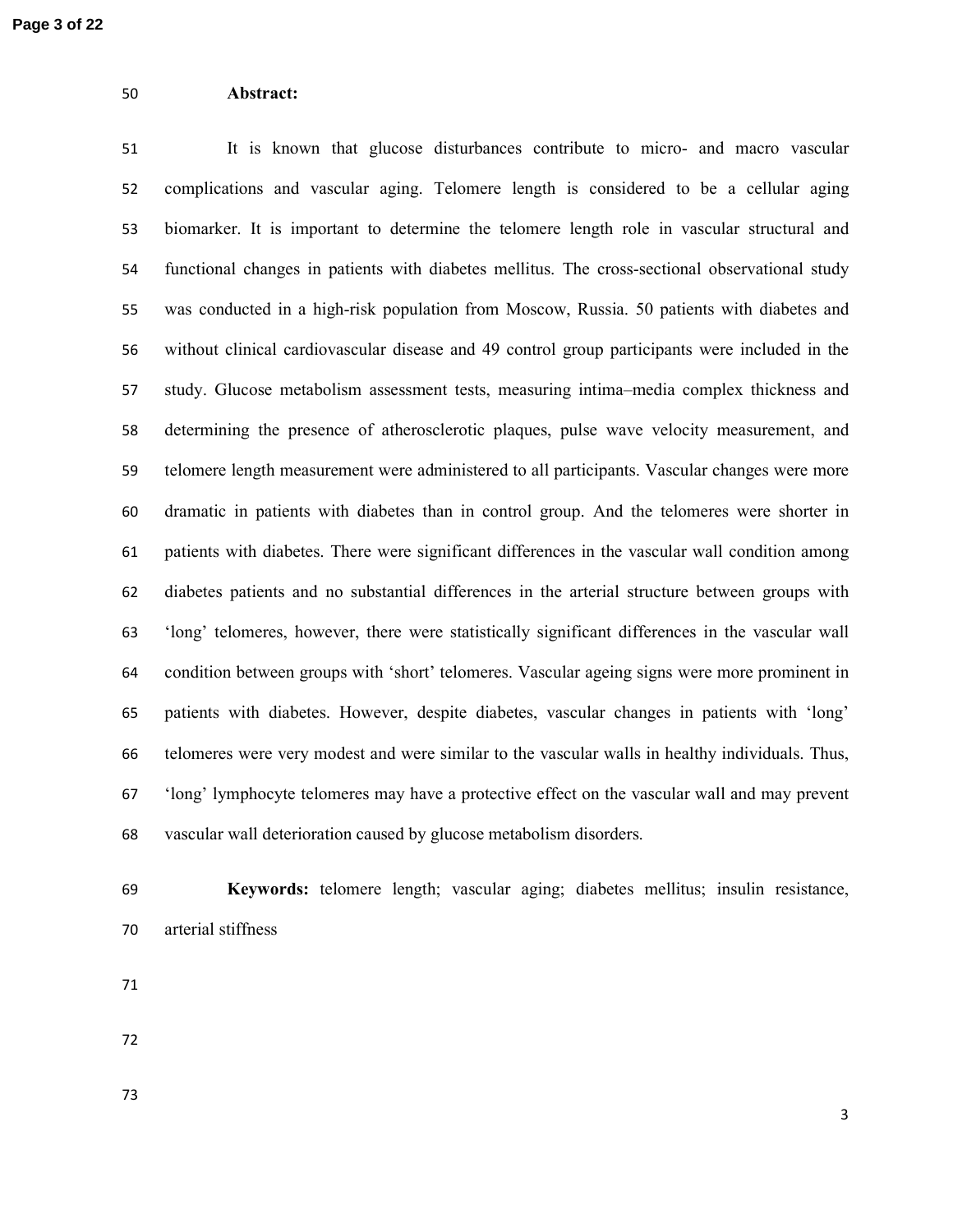Diabetes mellitus (DM) is a chronic noncommunicable disease that has reached epidemic proportions. Type 2 DM (T2DM) inevitably leads to microvascular and macrovascular complications that aggravate the course and prognosis of cardiovascular diseases (CVD).

A vast body of evidence indicates that age-related endothelial dysfunction and the vascular wall thickening and stiffening set up a metabolically and enzymatically active environment that contributes to the manifestation and progression of CVD (1). There are some processes contributing the vascular wall changes: an increased collagen content accompanied by the formation of strong cross-links between fibers; elastin content fragmentation and reduction; accumulation of advanced glycation end products (AGE) (2); intima–media complex (IMT) thickening due to accumulation of extracellular matrix proteins and smooth muscle cells; upregulation of adhesion molecules: and increased monocyte adhesion to the endothelial surface (3).

Experimental data show that glucose metabolism disorders induce vascular changes. For instance, Facchini et al. (2001) showed that hyperinsulinaemia regardless of hyperglycaemia may promote oxidative stress and thereby accelerate vascular ageing and the development of age-related diseases (4). In addition, insulin resistance (IR) is considered to be a predictor of atherosclerosis and CVD independently of other risk factors, such as blood lipid levels. And hyperglycaemia results in ageing, endothelial dysfunction, and arterial stiffness (5). Recently published studies demonstrate that arterial stiffness occurs in the initial stages of the glucose metabolism disorders, when IR is not yet accompanied by increased glucose level (6, 7).

Differences in aging rates in patients with T2DM may result from different 'genetic protection' levels. Some findings in vessel biology revealed the molecular mechanisms of ageing and methods of preventing or slowing down the arterial ageing process.

One of the most widely discussed genetic ageing markers is the peripheral blood lymphocyte telomere length. Lymphocyte telomeres are the ends of linear DNA that have the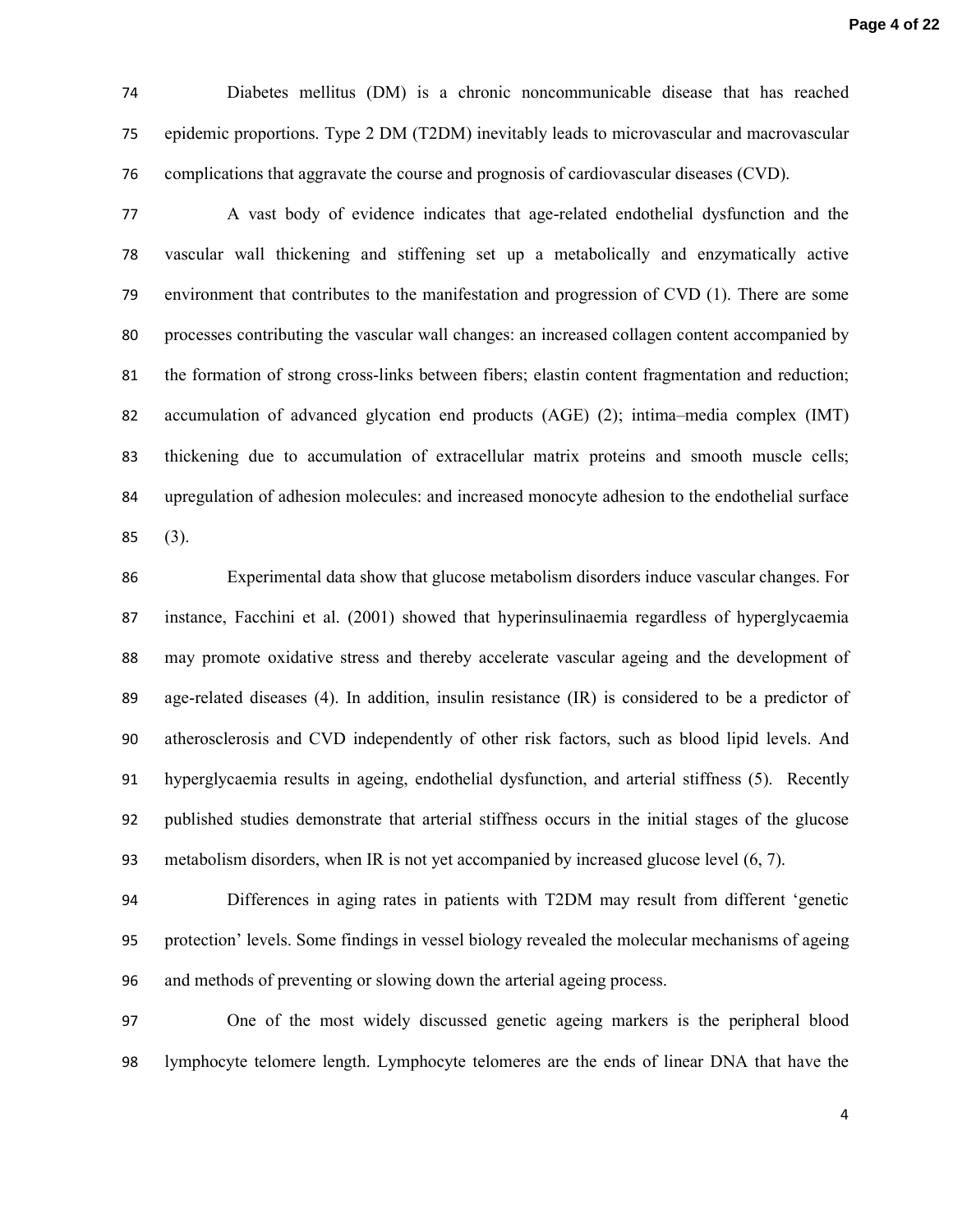repetitive nucleotide sequence TTAGGG. Telomeres protect linear chromosome ends from degradation and fusion and maintain genome stability. Due to incomplete replication of the DNA ends in somatic cell, telomere is truncated in every mitosis cycle. As soon as telomere DNA becomes forbiddingly short, the cell loses the ability to maintain genomic integrity, to repair DNA damages, to maintain the metabolic activity, and to divide (8, 9). Some authors describe the telomere as a 'molecular clock' that defines the cell's lifespan (10).

Experimental and clinical evidence indicates that the lymphocyte telomere length corresponds to the telomere length of the stem cells and endothelial progenitor cells. Thus, the lymphocyte telomere length could be used as a biomarker of vessel ageing. Therefore, the telomere length measuring in easily accessible tissues such as blood may be a substitute parameter for determining the telomere length in other tissues (11). The length and rate of telomere shortening are genetically determined; however, they are also influenced by external factors (12).

New data show an accelerated telomeres shortening in patients with T2DM and impaired glucose tolerance (13, 14), and it could be related to the IR. Telomere length is considered to be a marker of T2DM and diabetes complications (15). Compared with healthy individuals, the presence of short telomeres has been demonstrated in patients with IR, however, even shorter telomeres were observed in patients with T2DM (16). Some data allow us to make a link between shortened lymphocyte telomeres and the development of T2DM, CVD, and vascular ageing processes (17). These observations suggest that T2DM plays an important role in the processes of replicative senescence.

However, despite obvious scientific achievements in the field of vascular ageing, there are many unresolved issues, e.g. an insufficient number of ageing clinical studies in patients with T2DM, most published scientific studies had been mainly conducted in animals and cell cultures.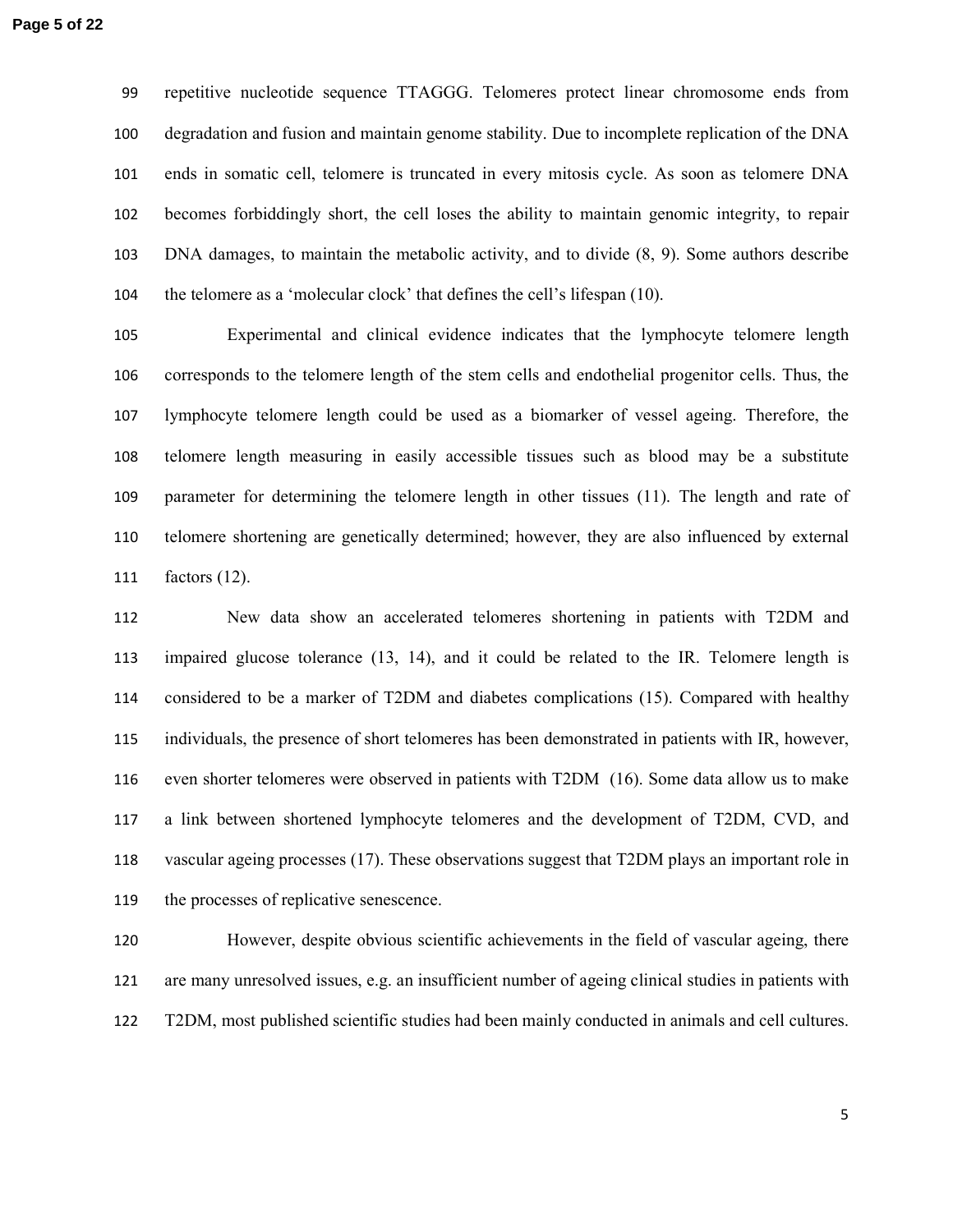Studying the relationship between the vascular structure and function changes and replicative senescence in patients with T2DM is of particular interest.

Studying the pathogenesis of changes in the cardiovascular system in patients with T2DM is highly relevant due to the steady ageing of the population, T2DM and CVD prevalence in elderly, the lack of understanding of the ageing process in patients with diabetes, and the absence of effective methods to influence these processes.

**Aim** 

to investigate an association between the artery structural and functional changes and peripheral blood lymphocyte telomere length in T2DM.

#### **Materials and methods**

The cross-sectional observational study was conducted in a high-risk population from Moscow, Russia. Patients who previously underwent an outpatient examination in the FGBI National Research Centre for Preventive Medicine (NRCPM) during 2012–2013 were selected for this cross-sectional study. The main study group included patients with T2DM with a disease duration of no longer than 12 months after diagnosis, glycated haemoglobin (HbA1c) levels of 6.5%–9.0%, and age of 45–75 years. The control group consisted of patients without T2DM and with no clinical CVD. "These patients with diabetes and controls were selected from a larger population-based study (Stazhesko I, et al, submitted manuscript), they were conducted similar analyses without focusing on the importance of type 2 diabetes in relation to the studied variables.

Criteria for exclusion from the study were as follows: type 1 DM and other specific types of diabetes; stage 3 arterial hypertension, blood pressure > 180/100 mm Hg; regular use of anti-hypertensive drugs; regular use of anti-diabetic drugs; severe diabetic microangiopathy (pre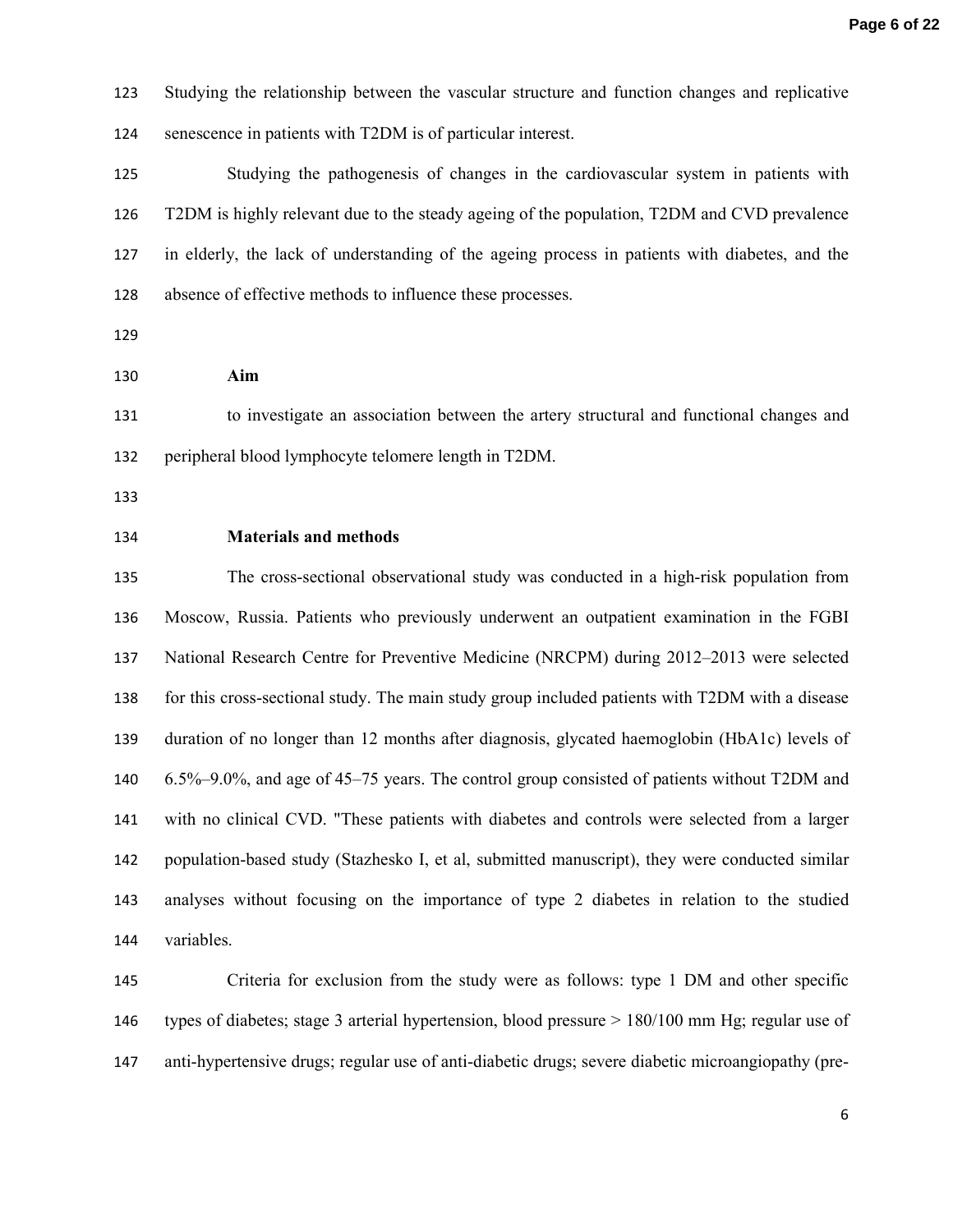proliferative and proliferative diabetic retinopathy and stage 3b, 4 or 5 chronic kidney disease); and clinical CVD with New York Heart Association (NYHA) classification class II–IV chronic heart failure, presence of valvular heart disease; chronic liver and/or kidney failure; cancer; pregnancy; lactation; or refusal to participate in the study.

All the patients signed a legal informed consent form to participate in the study. The local ethics committee (LEC) FGBI NRCPM Ministry of Healthcare, Russian Federation; minutes of the LEC, meeting № 8, 29 November 2011, approved this study protocol.

All the patients underwent a standard clinical assessment during screening. The assessment included medical history; physical examination, height and weight measurements to calculate body mass index (BMI), systolic (SBP) and diastolic blood pressure (DBP) measured using a calibrated instrument with shoulder cuff (HEM-7200 M3, Omron Healthcare, Kyoto, Japan). Blood pressure was measured on the right arm after a 10-min rest in the sitting position three times with 2-min intervals, and the average of the three measurements was used for 161 analysis. Arterial hypertension was defined as blood pressure  $\geq 140/90$  mm Hg. Blood samples were taken for clinical and biochemical laboratory tests. Rest and stress electrocardiograms (ECG) were recorded (treadmill test protocol BRUCE, Intertrack, Schiller, Miami, FL, USA). Patients with disorders, according to the data of blood tests, heart rhythm and/or cardiac 165 conduction on ECG, and a positive stress test were excluded from the study.

158 patients were screened, 99 were included in the study. In all participants additional tests were conducted, including a glucose metabolism assessment; duplex scanning of the carotid arteries to measure IMT and determine the presence of atherosclerotic plaques; measurement of carotid–femoral pulse wave velocity (PWV); and telomere length measurement.

# **Glucose metabolism assessment**

The glucose concentration was measured to assess the glucose metabolism using the glucose oxidase method on a SAPPHIRE-400 analyser using DiaSys diagnostic kits. The HbA1c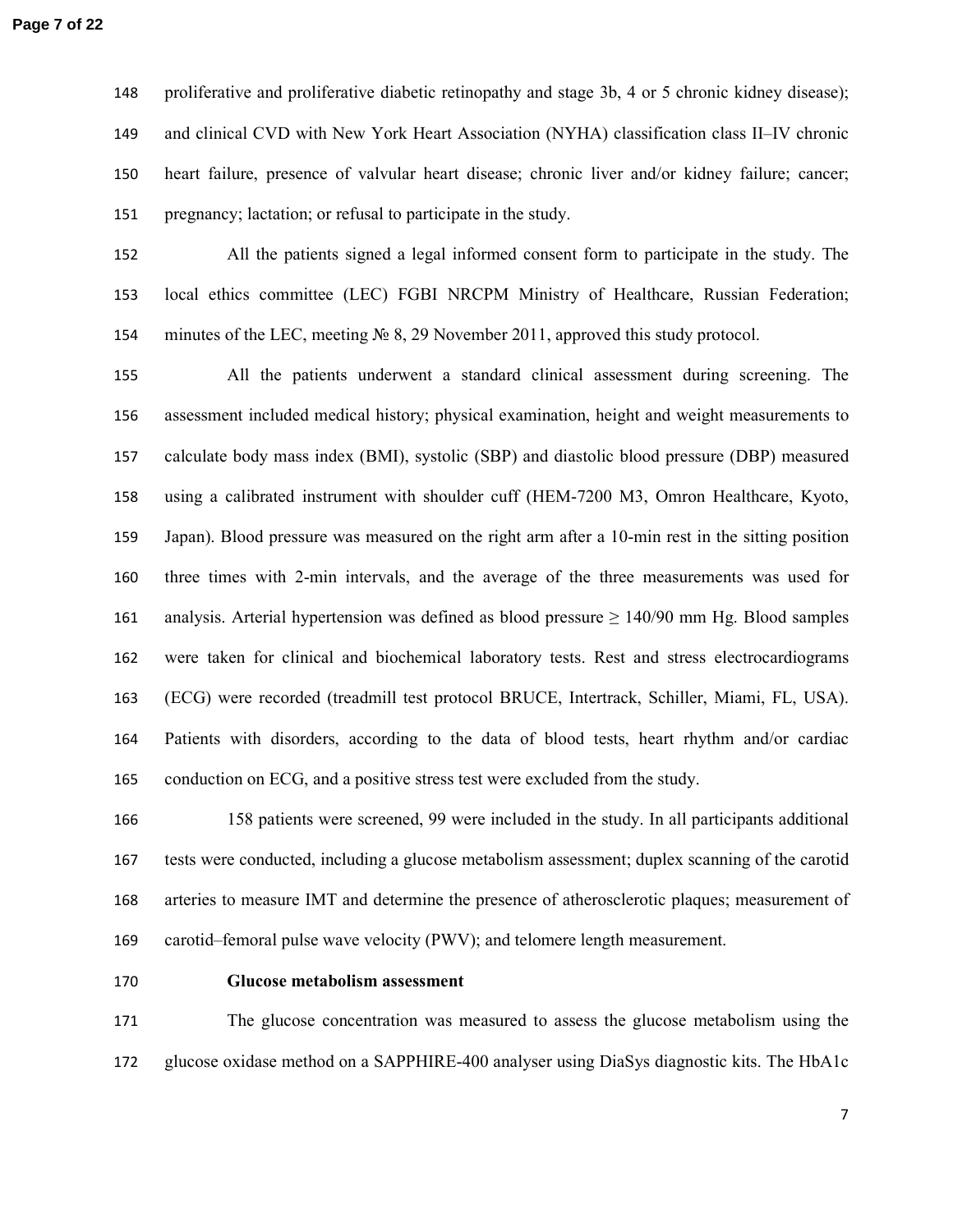level was measured by liquid chromatography on a Sapphire 400 (Niigata Mechatronics, Tokyo,

Japan) analyser according to the manufacturer's standard procedure.

# **Telomere length measurements**

The relative length of peripheral blood lymphocyte DNA telomere was measured. The technique was based on a Cawthon study with some modifications (18). The telomere DNA in the genome was estimated by real-time polymerase chain reaction (PCR). The genomic single-copy DNA was measured by parallel real-time PCR. It was assumed that the ratio of telomere and single-copy matrices was proportional to the lymphocyte telomeres length.

# **Arterial stiffness measurements**

To evaluate the vascular wall condition, the carotid–femoral PWV was measured by applanation tonometry (SphygmoCor system, AtCor Medical, West Ryde, NSW, Australia). A high precision applanation tonometry was superimposed on the proximal (carotid) and distal (femoral) artery after a short time interval to record pulse waves. Central blood pressure, SBP, DBP and ECG were recorded simultaneously with PWV. The distance travelled by the pulse wave between registration points was divided by the time needed, as determined by the time between the origin of pulsation and the R-wave position on ECG to calculate PWV. A PWV value > 10 m/s was considered to be an increased PWV.

## **Evaluation of IMT and subclinical atherosclerosis**

The Q-LAB special application program (Philips, Eindhoven, The Netherlands) was used for duplex scanning of extracranial brachycephalic arteries in B-mode with parallel ECG recording. IMT was measured on the back wall of the common carotid artery (CCA). The sensor was located on the anterior and posterior margins of the m. Sternoclaidomastoideus. Scanning was performed in three planes: two longitudinal planes and the transverse plane. CCA IMT was measured 1.5–2 cm proximal to bifurcation on the artery wall most remote from the sensor. Internal and external carotid arteries were evaluated at the point of the visual maximum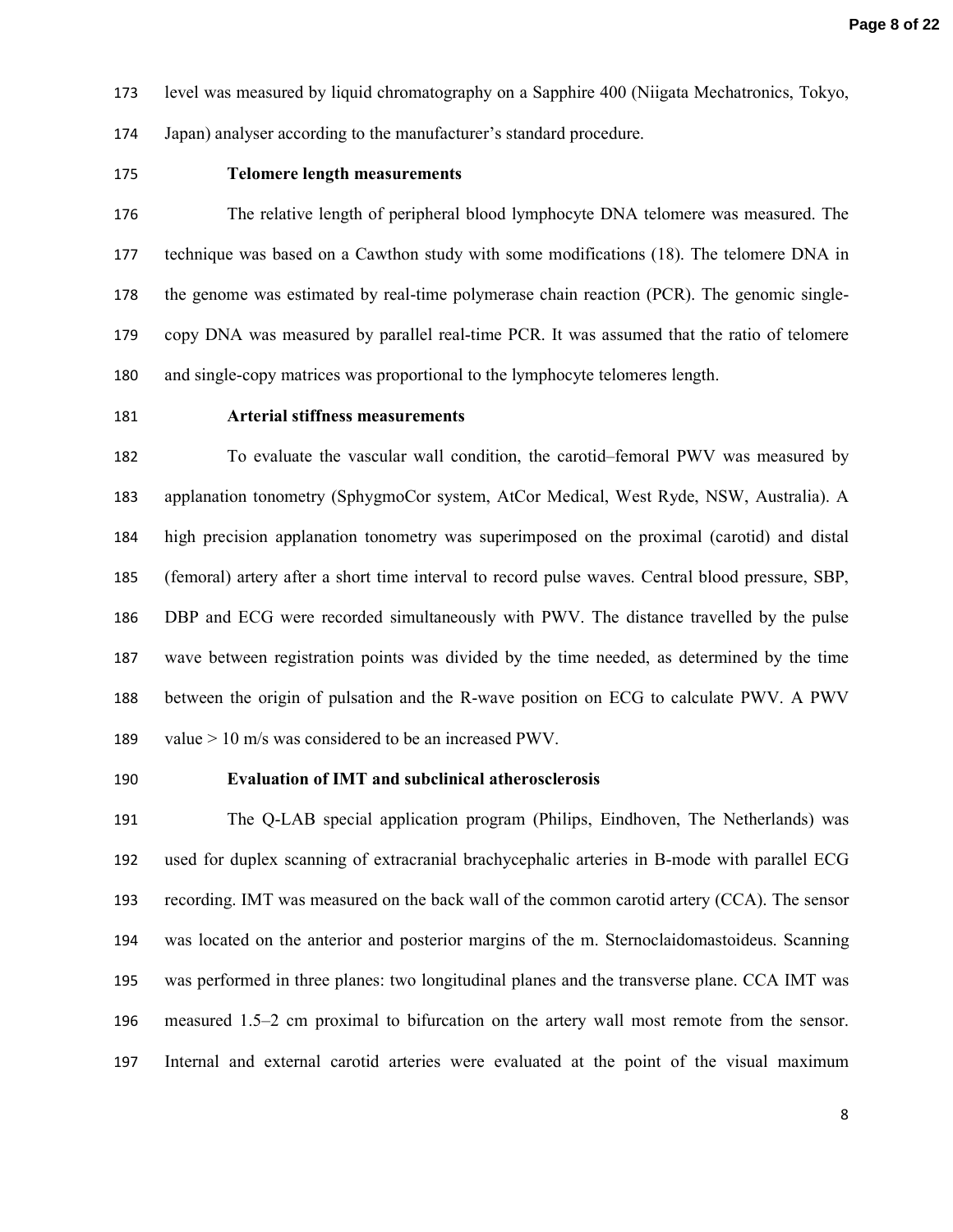thickening of diagnostic IMT scanning of CCA. The structural evaluation of IMT included echogenicity analysis and assessment of the preserved layer structure. Echogenicity of the surrounding tissue was considered baseline when determining echogenicity of the intima. Echogenicity of the vessel lumen was used for the media. The standards proposed by the experts of the European Society of Hypertension and the European Society of Cardiology (2003) were used to assess CCA IMT. IMT < 0.9 mm was considered as normal; increased thickness was 204 0.9–1.3 mm and diffuse IMT thickening  $> 1.3$  mm was considered as atherosclerosis. The presence of atherosclerotic plaques was defined as an increase in IMT > 1.3 mm in CCA, a local increase in IMT of 0.5 mm or a 50% increase in nearby IMT. Local IMT thickening > 1.3 mm, which caused stenosis of the lumen but did not affect its internal anatomy, was considered as a plaque.

#### **Statistical analysis**

SAS 9.1 statistical software (SAS Institute, Cary, NC, USA) was used for analysis. All data were entered into a spreadsheet, and exploratory analysis was performed to identify data entry errors and missing values. Tests of skewness and kurtosis were performed for quantitative parameters and revealed a normal distribution for the majority of the quantitative parameters. Quantitative data are presented as mean and mean-square deviation. Comparative analysis of independent samples was conducted. Mean values of the clinical parameters were compared 216 between the two groups using one-way analysis of variance for continuous variables and the  $\chi$ -square test for categorical variables. A modified Student's t-test was used with Fisher arcsine transformation for the frequencies of the qualitative parameters. Pearson's linear correlation analysis was used to detect correlations between parameters. Multivariate regression equations and multiple linear regression analyses were used to identify, which correlations between 221 parameters were independent. The null hypothesis was rejected at  $p < 0.05$ .

**Results**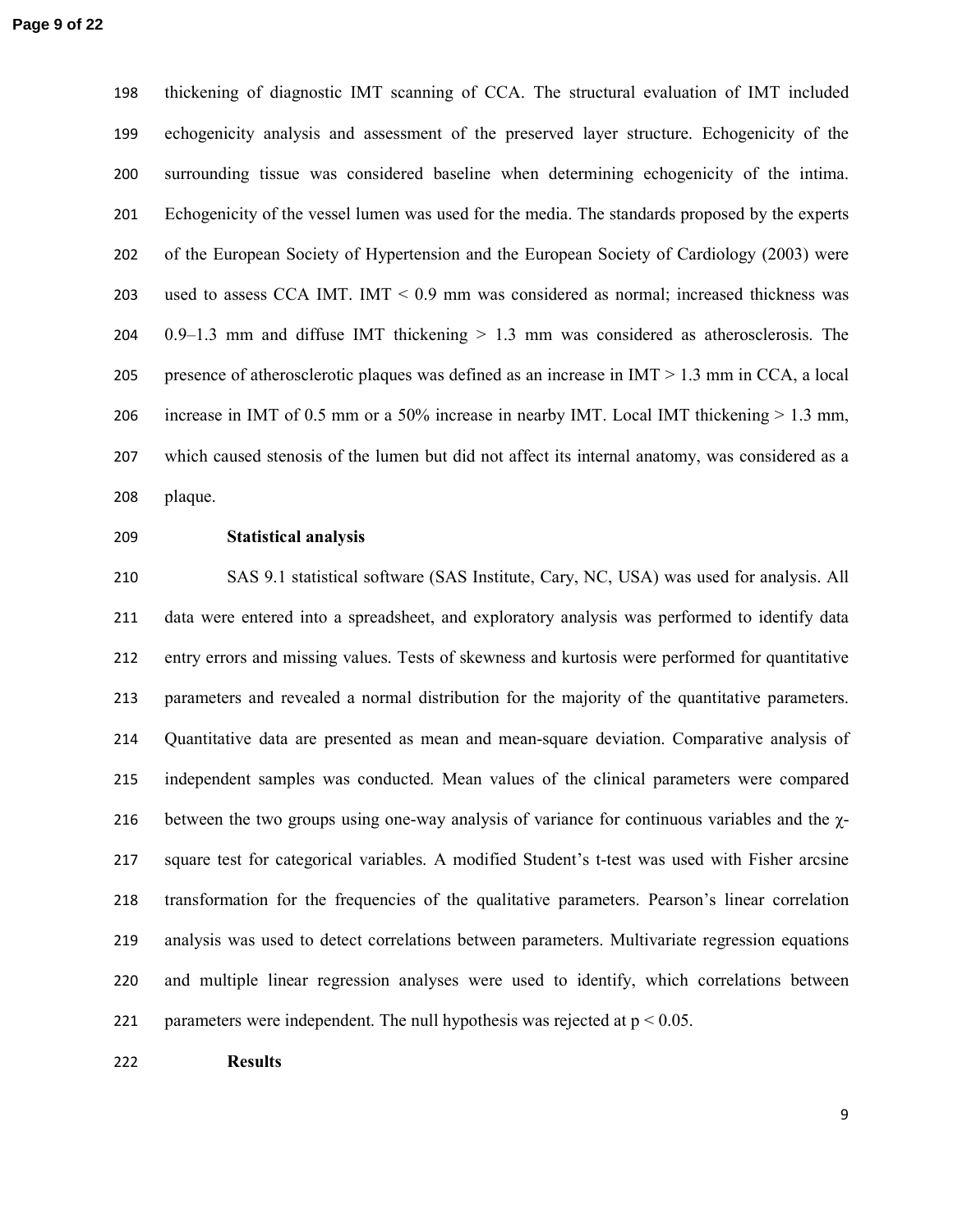In total, 99 (33 males and 66 females) patients were included in the study. The mean 224 age was  $52.4 \pm 12.3$  years. The patients were divided into two groups: those with T2DM (n = 50) 225 and those without T2DM  $(n = 49)$ . The patient groups were comparable in age and sex. No significant differences in the number of males/females were observed between the groups. 227 T2DM duration was  $0.9 \pm 0.089$  years. BMI in the T2DM group was significantly higher than that in the group of healthy individuals. Blood pressure did not differ significantly between the groups. Telomere length was significantly shorter in the T2DM group than in the control group. Fasting blood glucose (FBG) and HbA1c levels in patients with T2DM were significantly higher than those in the control group.

A significantly higher PWV and thickened IMT were observed in patients with T2DM than in the control group. The number of atherosclerotic plaques tended to be higher in the 234 T2DM group than in the control group ( $p = 0.08$ ). The main patient characteristics are shown in Table 1.

All the patients were divided into two groups according to the relative peripheral telomere length. The median telomere length was 9.75. All the patients with a telomere length less than the median were assigned to the 'short' telomere group, and patients with a telomere length equal to or above the median were assigned to the 'long' telomere group.

The vascular wall status and glucose metabolism parameters were compared with the telomere length in all the patients.

The severity of subclinical atherosclerosis and vascular stiffness were higher in patients with 'short' telomeres than in those with 'long' telomeres in both groups. In contrast, in patients with T2DM and 'long' telomeres, indicators of vascular ageing were significantly less frequent than in those with T2DM and 'short' telomeres: PWV and IMT in the 'long' telomere group 246 were significantly lower ( $p < 0.01$  for both parameters) and the number of atherosclerotic 247 plaques was significantly fewer ( $p = 0.03$ ) (Table 2).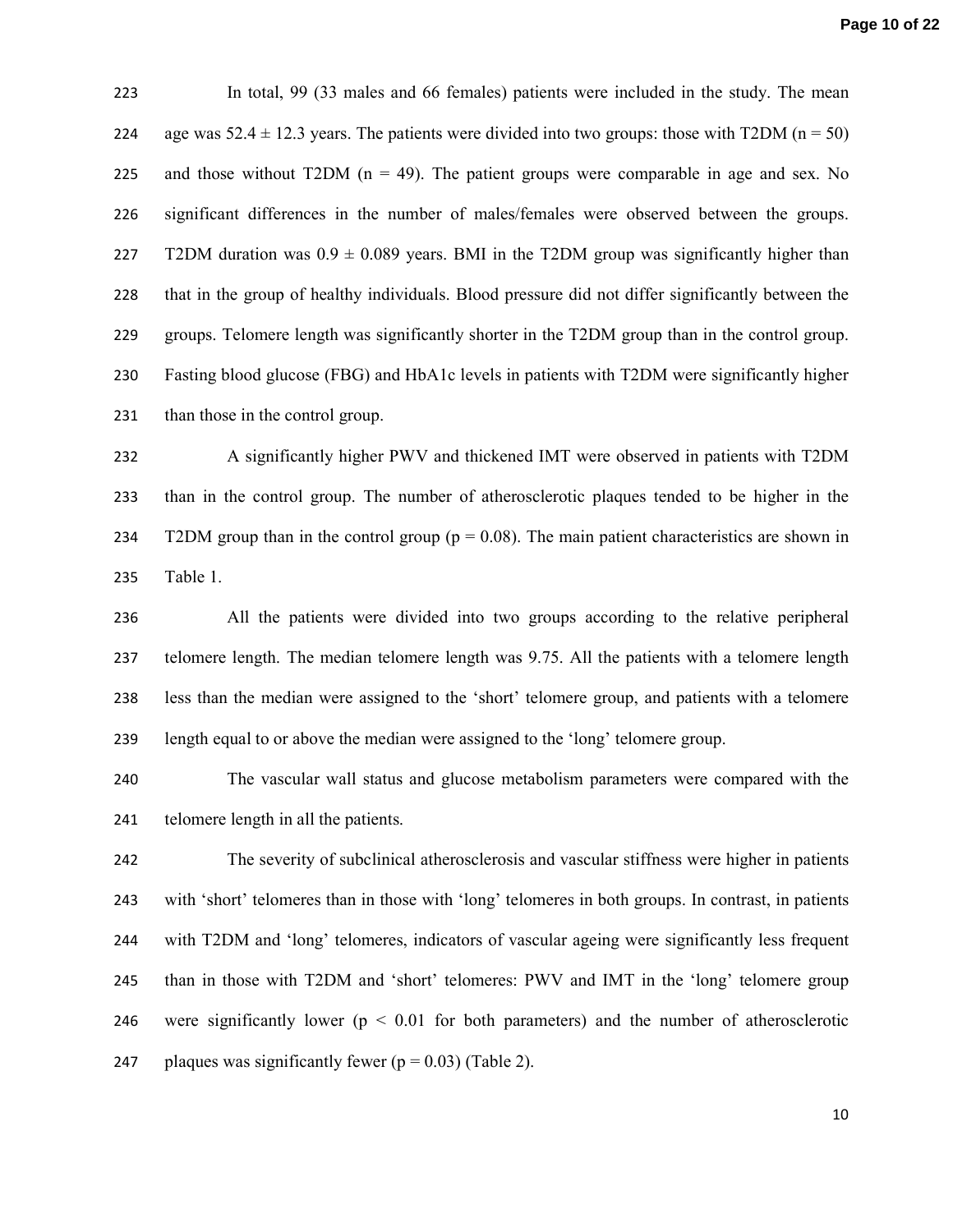The НbА1с level in patients with T2DM and 'short' telomeres was significantly higher than that in patients with T2DM and 'long' telomeres. Patients with T2DM and 'short' telomeres 250 had higher rates of PWV ( $p < 0.01$ ) and IMT ( $p = 0.03$ ) and a greater number of atherosclerotic 251 plaques ( $p = 0.04$ ) than subjects without diabetes and 'short' telomeres. The vascular stiffness and subclinical atherosclerosis indicators did not differ in the T2DM group with 'long' telomeres and the control group: PWV and IMT were comparable in participants with and without T2DM 254 ( $p = 0.91$  and  $p = 0.12$ , respectively) and the number of atherosclerotic plaques did not differ 255 significantly ( $p = 0.97$ ) (Table 2).

Table 3 shows correlation analysis results for PWV and IMT with other parameters in participants with and without T2DM. PWV was significantly correlated with SBP, IMT and HbA1c. A significant negative correlation was detected between PWV and the telomere length in the T2DM group. IMT was significantly correlated with SBP and negatively with the telomere length. Also such correlation was observed between PWV and age, SBP and IMT, while a negative correlation was detected between PWV and telomere length in the control group. IMT was significantly correlated with age and SBP.

Analysis of the telomere length in the T2DM group demonstrated an inverse correlation between the telomere length, НbА1с and PWV (Table 4).

Multiple linear regression analysis with the telomere length as the dependent variable and age, PWV, FBG and НbА1с as independent variables showed that only PWV (inverse relationship) and НbА1с (direct relationship) were correlated with the telomere length (Table 5).

**Discussion** 

We revealed that the vascular wall condition in patients with T2DM was significantly different from that in healthy individuals. Our results are consistent with those of other studies and have a pathophysiological basis (19). One of the possible explanations for increased vascular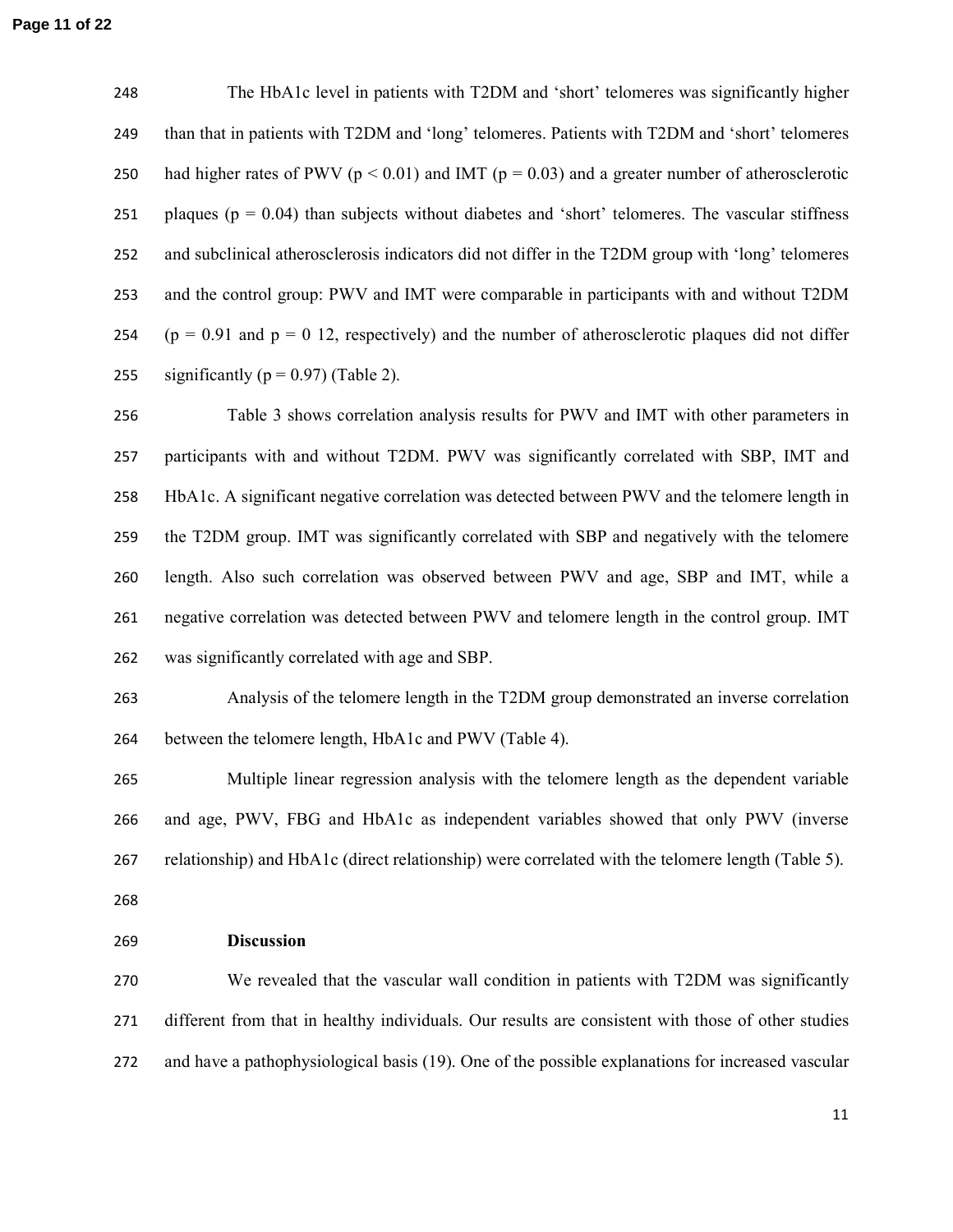wall rigidity in patients with T2DM is an AGE accumulation (20) that leads to the formation of cross-links between collagen molecules in the middle layer of the vascular wall, resulting in increased collagen rigidity and vascular wall stiffness. The presence of chronic hyperglycaemia in patients with T2DM amplifies protein glycation and AGE accumulation and results in significantly increased vascular stiffness and therefore in accelerated vascular wall ageing (19, 20). We demonstrated a correlation between arterial stiffness and НbА1с, which is the main indicator of glucose metabolism.

Our results demonstrated that the peripheral lymphocyte telomere length was shorter in patients with T2DM than in healthy individuals. A similar correlation was demonstrated in the study conducted by Hovatta et al. (16). However, Sampson et al. found no correlation between lymphocyte telomere shortening and glucose metabolism indicators in a European study, possibly because of the small number of patients in that study (21). Besides the significant differences in the НbА1с level between T2DM patients with 'long' and 'short' telomeres, this study shows also a negative correlation between the telomere length and НbА1с. These data suggest the damaging effect of hyperglycaemia on replicative ageing indicators. However, this finding needs additional larger scale research.

The most important results of this study are the finding of the independent negative relationship between the telomere length and PWV and independent positive association between the telomere length and НbА1с in T2DM patients. In other words, shorter telomeres in patients with T2DM are associated with stiffer vessels and poor diabetes control. The main cause of lymphocyte telomere shortening during the lifetime is an oxidative stress and the patterns associated with oxidative stress (obesity, IR, and chronic stress). Inflammation is associated with enhanced cell proliferation that leads to rapid telomere length shortening, and oxidative stress causes the single-stranded DNA breaks in telomere repeats promoting the accelerated telomeres shortening during the repeated divisions.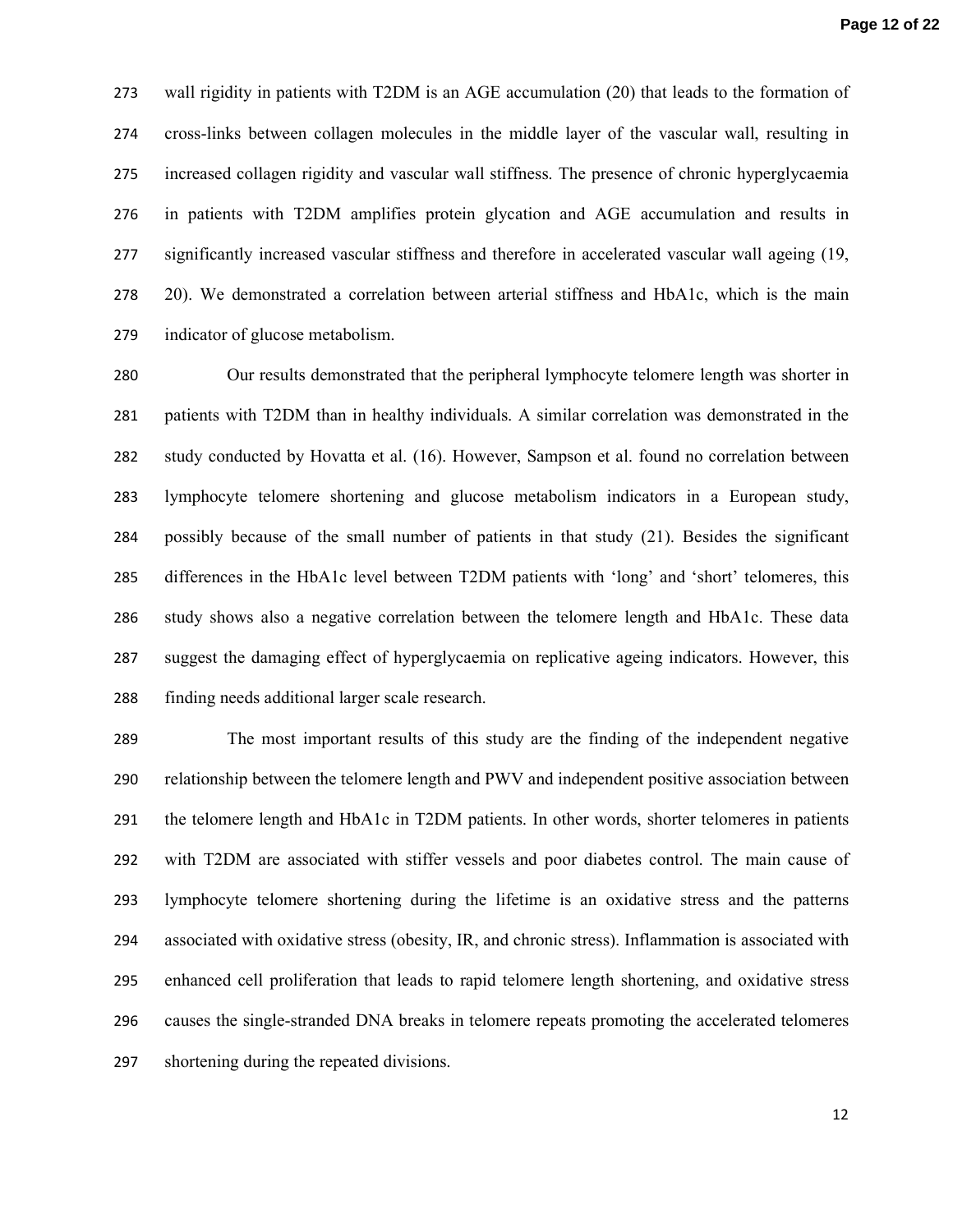In DM patients the telomere length shortening is more prominent due to damaging effects of chronic hyperglycemia, AGE accumulation etc. One of AGE agents is НbА1с. It is known that the level of НbА1с determines the vascular changes rate and that НbА1с is known to be predictive of future cardiovascular diseases independent of FBG. It has been proved by some clinical studies that showed an association between the rates of the telomere shortening and the presence of T2DM (6, 22). It is also known that IR in T2DM is accompanied by endothelial dysfunction. The deficit in nitric oxide is considered to be the link between these processes. In cultured cells it has also been shown that IR may induce the smooth muscle cell proliferation and migration leading to vascular stiffness (3). Perhaps it is the telomere shortening that in association of T2DM results in the vascular aging and the T2DM related CVD development, although, this hypothesis requires further investigation and clarification.

Another important finding of this study is the evidence that the vascular walls in patients with T2DM and 'long' lymphocyte telomeres were not significantly different from vascular walls in healthy individuals without T2DM. This finding indicates that genetically long telomeres may prevent accelerated vessel ageing in patients with type 2 diabetes of short duration (patients with established diabetes duration < 1 year were included). Also It was not results of influence of any drug, as all these diabetes patients were free of drug treatment.

In contrast, patients with T2DM and 'short' lymphocyte telomeres demonstrated a higher vascular stiffness and subclinical atherosclerosis severity despite the relatively short diabetes duration. Notably, participants with and without T2DM were comparable in age and SPB/DBP readings and ratio. Therefore, the influence of age and blood pressure on the telomere length was comparable. Thus, 'short' telomeres were associated with rigid blood vessels and 'long' telomeres were associated with a better-preserved vascular wall.

One possible explanation is that lymphocytes are used to determine the telomere length in clinical practice, which essentially reflects the telomere length in stem and progenitor cells.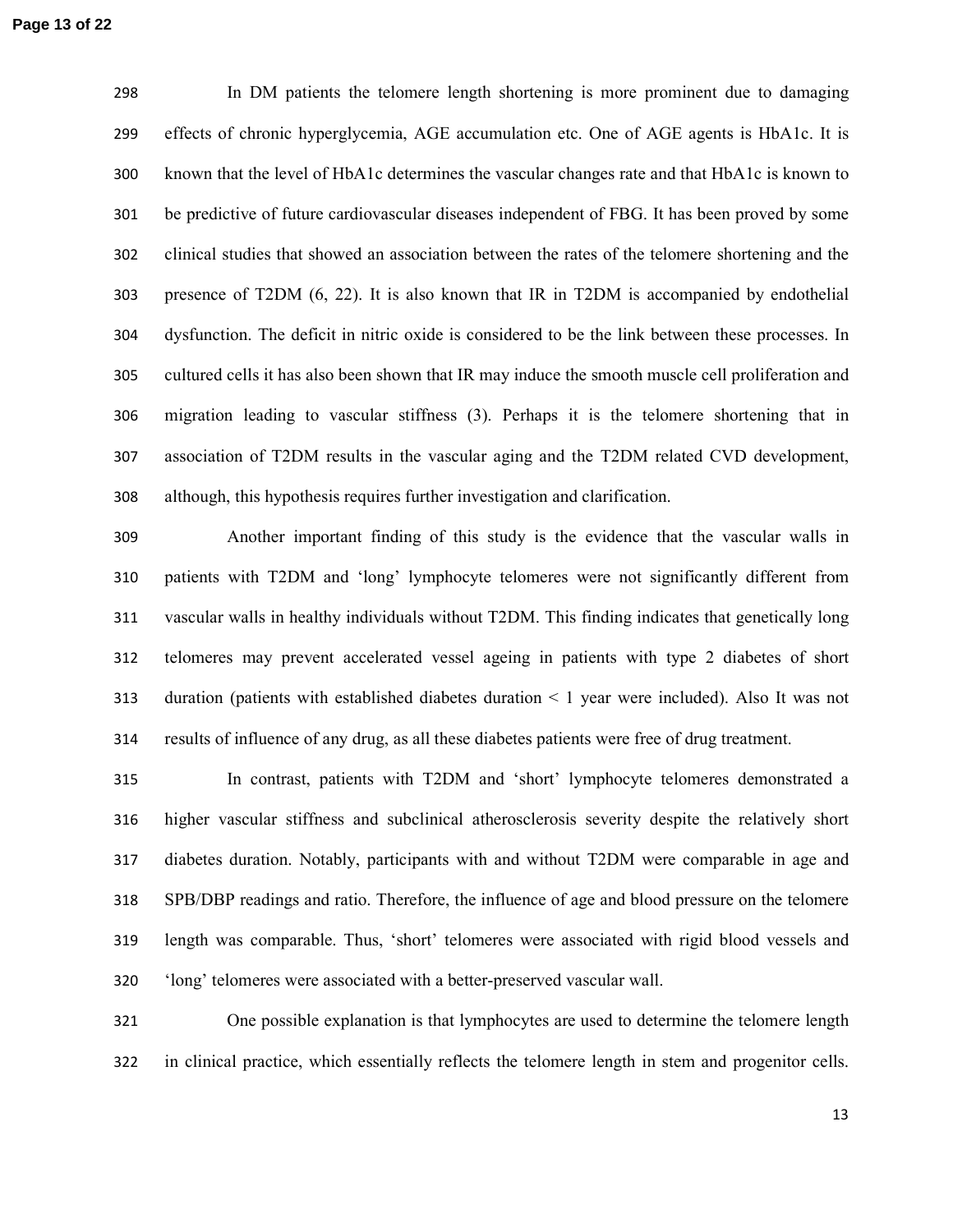These cells are involved in damaged tissue repairing process and tissue differentiation and play an important role in maintaining the tissue homeostasis and ensuring the preservation of endothelial function. However, blood vessel stiffness is mainly determined by the condition of the extracellular matrix; thus, cells may be present in the matrix, and the replicative activity of these cells affects vascular stiffness. Slow telomere shortening is likely to affect the matrix by some other mechanism, but not by the replicative activity.

Increasing evidence suggests that lymphocyte telomeres shortening is a key component diminishing stem cell facilities and age-related tissue degeneration including vascular rigidity (20). However, the explanation is still lacking.

**Conclusion** 

In summary, our observational cross-sectional study in a high CVD risk population showed the correlations between T2DM, cellular ageing processes, and the severity of subclinical morpho-functional changes in the vascular wall explained the higher incidence of CVD in patients with T2DM. Prevention of such changes may help prevent CVD in patients with T2DM, particularly in patients with 'short' peripheral lymphocyte telomeres.

**Acknowledgements** 

The authors would like to thank Kruglikova A.S., Plokhova E.V., Pykhtina V.S. from the FGBI National Research Centre for Preventive Medicine, Moscow, Russian Federation and

Skvortsov D.A. from the Lomonosov Moscow State University for research assistance.

# **Funding information and conflicts of interest**

The authors declare no apparent or potential conflicts of interest related to the present study or publication of this manuscript. This research did not receive any specific grant from any 423 funding agency in the public, commercial or not-for-profit sector.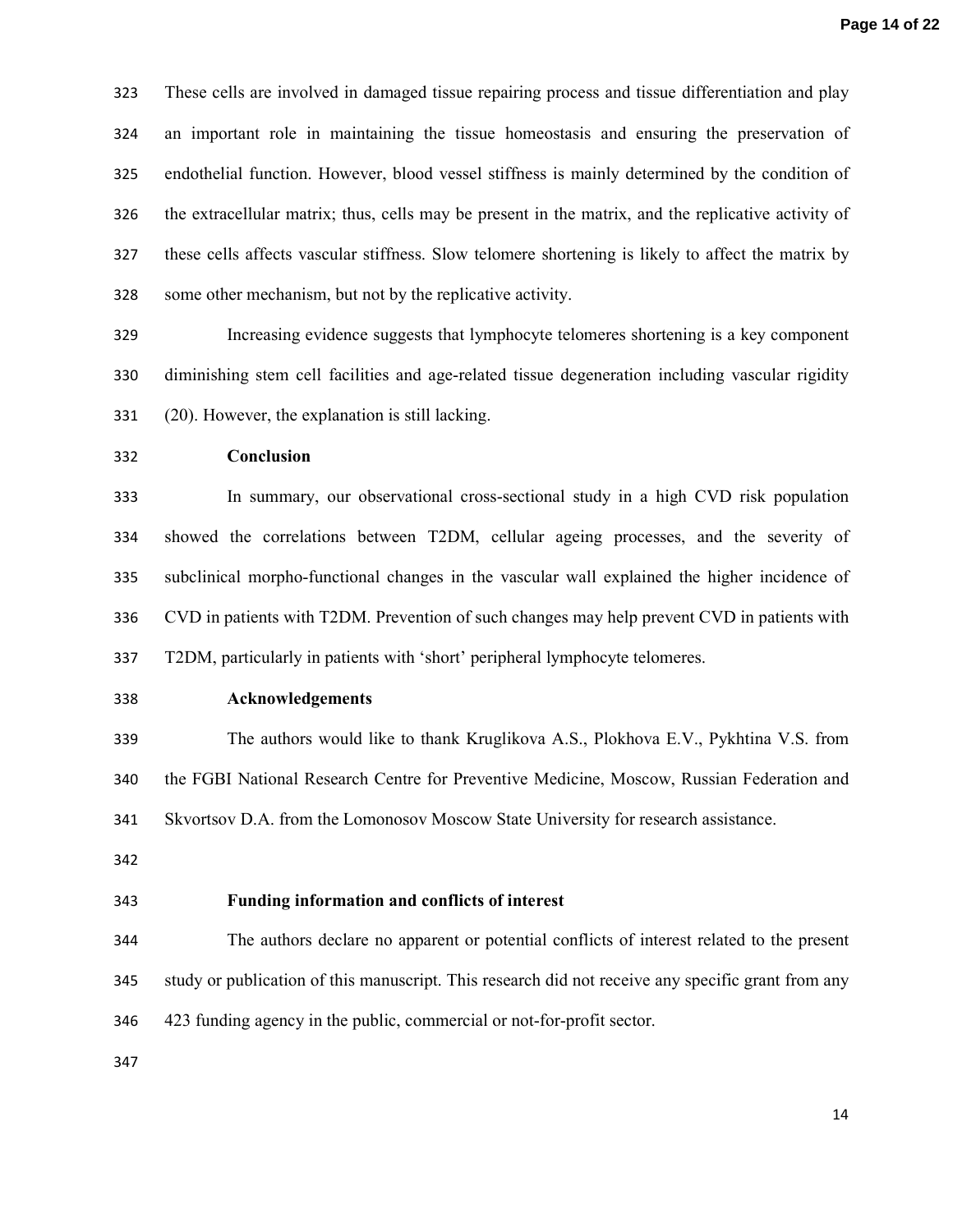**Page 15 of 22**

| 348 | <b>References</b>                                                                                  |  |  |  |  |  |
|-----|----------------------------------------------------------------------------------------------------|--|--|--|--|--|
| 349 | 1. Nilsson PM, Boutouyrie P, Cunha P, Kotsis V, Narkiewicz K, Parati G, et al. Early               |  |  |  |  |  |
| 350 | vascular ageing in translation: from laboratory investigations to clinical applications in         |  |  |  |  |  |
| 351 | cardiovascular prevention. Journal of Hypertension 2013<br>31(8)<br>$1517 - 1526$ .<br>(doi:       |  |  |  |  |  |
| 352 | 0.1097/HJH.0b013e328361e4bd)                                                                       |  |  |  |  |  |
| 353 | 2. Benetos A, Okuda K, Lajemi M, Kimura M, Thomas F, Skurnick J et al. Telomere                    |  |  |  |  |  |
| 354 | length as an indicator of biological aging: the gender effect and relation with pulse pressure and |  |  |  |  |  |
| 355 | pulse wave velocity. <i>Hypertension</i> 2003 37 381-385.                                          |  |  |  |  |  |
| 356 | 3. Scuteri A, Najjar SS, Muller DC, Andres R, Hougaku H, Metter EJ, et al. Metabolic               |  |  |  |  |  |
| 357 | syndrome amplifies the age-associated increases in vascular thickness and stiffness. Journal of    |  |  |  |  |  |
| 358 | the American College of Cardiology 2004 43(8) 1388-1395                                            |  |  |  |  |  |
| 359 | 4. Facchini FS, Hua N, Abbasi F, Reaven GM. Insulin resistance as a predictor of age-              |  |  |  |  |  |
| 360 | related diseases. The Journal of clinical endocrinology and metabolism 2001 86(8) 3574–3578        |  |  |  |  |  |
| 361 | 5. Kozakova M, Morizzo C, Bianchi C, Di Filippi M, Miccoli R, Paterni M, Di Bello V,               |  |  |  |  |  |
| 362 | Palombo C. Glucose-related arterial stiffness and carotid artery remodeling: a study in normal     |  |  |  |  |  |
| 363 | subjects and type 2 diabetes patients. The Journal of clinical endocrinology and metabolism        |  |  |  |  |  |
| 364 | 2014 99(11) E2362-2366. (doi: 10.1210/jc.2014-2028)                                                |  |  |  |  |  |
| 365 | 6. Gardner JP, Li S, Srinivasan SR, Chen W, Kimura M, Lu X, et al. Rise in insulin                 |  |  |  |  |  |
| 366 | resistance is associated with escalated telomere attrition. Circulation 2005 111(17) 2171-2177     |  |  |  |  |  |
| 367 | 7. Chen S, Yeh F, Lin J, Matsuguchi T, Blackburn E, Lee E et al. Short leukocyte                   |  |  |  |  |  |
| 368 | telomere length is associated with obesity in American Indians: The strong heart family study      |  |  |  |  |  |
| 369 | <i>AGING</i> 2014 6(5) 380-389                                                                     |  |  |  |  |  |
| 370 | 8. Samani NJ, Boultby R, Butler R, Thompson JR, Goodall AH. Telomere shortening in                 |  |  |  |  |  |
| 371 | atherosclerosis. The Lancet 2001 358(9280) 472–473                                                 |  |  |  |  |  |
|     |                                                                                                    |  |  |  |  |  |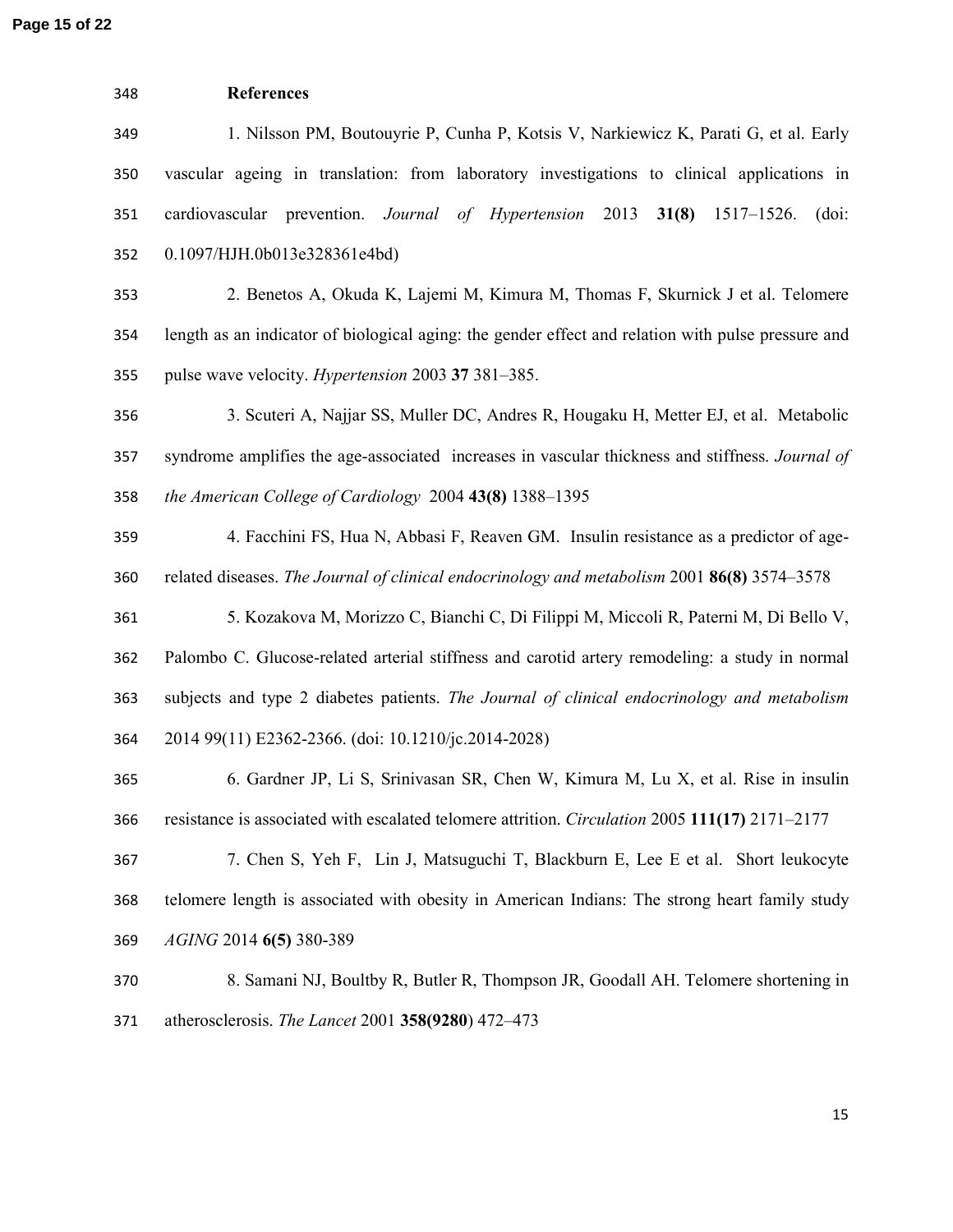| 372 | 9. Benetos A, Gardner JP, Zureik M, Labat C, Xiaobin L, Adamopoulos C, et al. Short             |
|-----|-------------------------------------------------------------------------------------------------|
| 373 | telomeres are associated with increased carotid atherosclerosis in hypertensive subjects.       |
| 374 | Hypertension 2003 43(2) 182-185                                                                 |
| 375 | 10. Blackburn EH, Greider CW, Szostak JW. Telomeres and telomerase: the path from               |
| 376 | maize, Tetrahymena and yeast to human cancer and aging. Nature Medicine 2006 12(10) 1133–       |
| 377 | 1138                                                                                            |
| 378 | 11. Daniali L, Benetos A, Susser E, Kark JD, Labat C, Kimura M, et al. Telomeres                |
| 379 | shorten at equivalent rates in somatic tissues of adults. Nature Communications 2013 4 1597.    |
| 380 | (doi: 10.1038/ncomms2602)                                                                       |
| 381 | 12. Aviv A. Telomeres and human aging: facts and fibs. Science of Aging Knowledge               |
| 382 | Environment 2004 51 pe43                                                                        |
| 383 | 13. Murillo-Ortiz B, Albarrán-Tamayo F, Arenas-Aranda D, Benítez-Bribiesca L,                   |
| 384 | Malacara-Hernández JM, Martínez-Garza S, et al. Telomere length and type 2 diabetes in males:   |
| 385 | a premature aging syndrome. Aging Male 2012 15(1) 54–58.                                        |
| 386 | 14. Mulder H. Is shortening of telomeres the missing link between aging and the Type 2          |
| 387 | Diabetes epidemic? Aging (Albany NY) 2010 2(10) 634–636.                                        |
| 388 | 15. Jeanelos E, Krolewski A, Skurnick J, Kimura M, Aviv H, Warram JH, et al.                    |
| 389 | Shortened telomere length in white blood cells of patients with IDDM. Diabetes 1998 47(3)       |
| 390 | 482-286.                                                                                        |
| 391 | 16. Hovatta I, de Mello VD, Kananen L, Lindström J, Eriksson JG, Ilanne-Parikka P et            |
| 392 | al. Leukocyte telomere length in the Finnish Diabetes Prevention Study. PLoS ONE. 2012 7(4)     |
| 393 | e34948. (doi: 10.1371/journal.pone.0034948).                                                    |
| 394 | 17. Shah AS, Dolan LM, Kimball TR, Gao Z, Khoury PR, Daniels SR, et al. Influence               |
| 395 | of duration of diabetes, glycemic control, and traditional cardiovascular risk factors on early |
|     |                                                                                                 |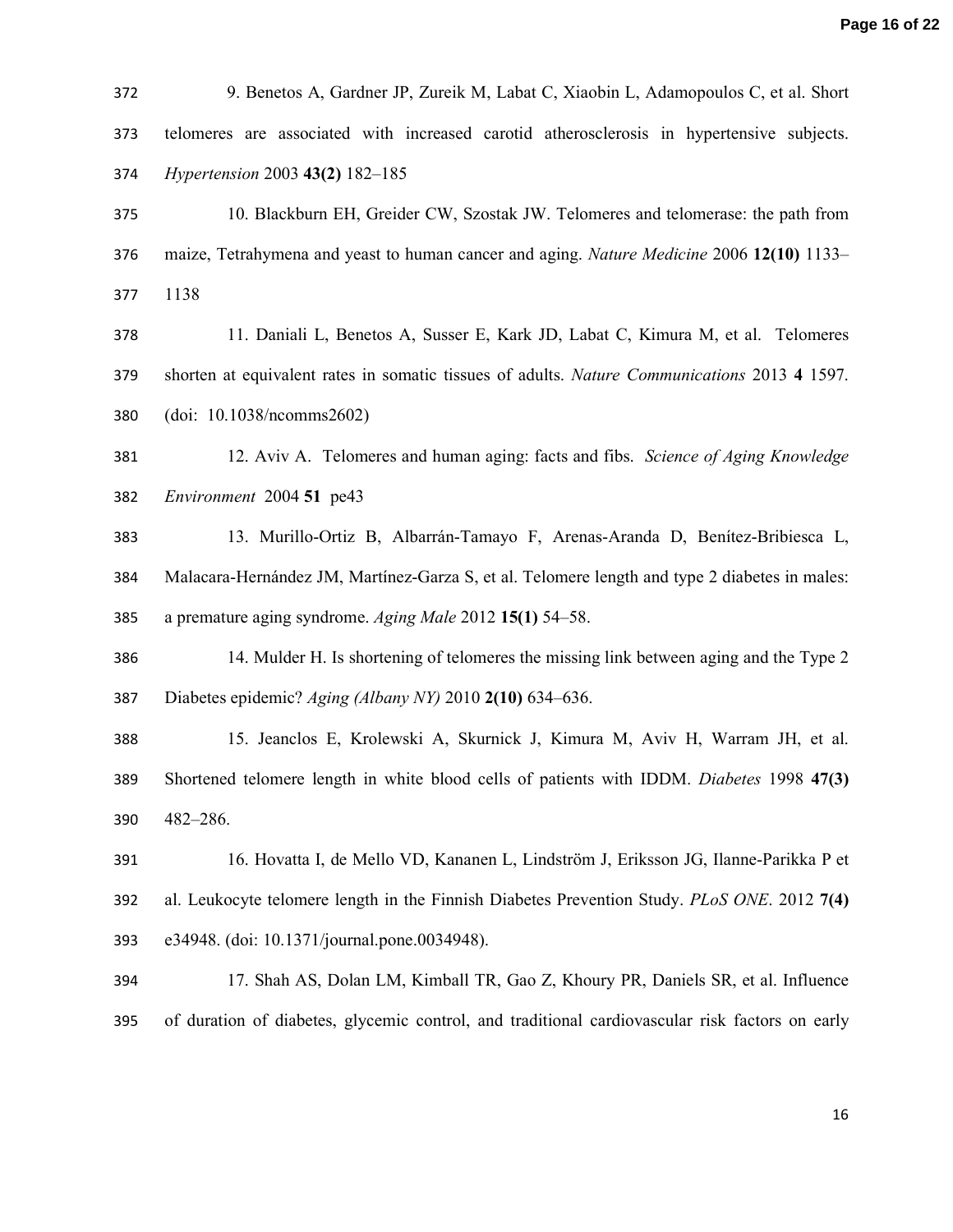| 396 | atherosclerotic vascular changes in adolescents and young adults with T2DM. The Journal of |
|-----|--------------------------------------------------------------------------------------------|
| 397 | clinical endocrinology and metabolism 2009 94(10) 3740-3745. (doi: 10.1210/jc.2008-2039).  |
| 398 | 18. Cawthon RM: Telomere measurement by quantitative PCR. Nucleic acids research           |
| 399 | 2002, 30(10) e47.                                                                          |
| 400 | 19. Sell DR, Monnier VM. Molecular basis of arterial stiffening: role of glycation $-$ a   |
| 401 | mini-review. Gerontology 2012 $58(3)$ 227–237                                              |
| 402 | 20. Sharpless NE, DePinho RA. How stem cells age and why this makes us grow old.           |
| 403 | Nature Reviews Molecular Cell Biology 2007 8(9) 703-713                                    |
| 404 | 21. Sampson MJ, Winterbone MS, Hughes JC, Dozio N, Hughes DA. Monocyte                     |
| 405 | Telomere Shortening and Oxidative DNA Damage in Type 2 Diabetes. Diabetes Care 2006 29     |
| 406 | 283-289                                                                                    |
| 407 | 22. Kilhovd BK, Juutilainen A, Lehto S, Ro nnemaa T, Torjesen PA, Hanssen KF,              |
| 408 | Laakso M. Increased serum levels of advanced glycation endproducts predict total,          |
| 409 | cardiovascular and coronary mortality in women with T2DM: a population-based 18 year       |
| 410 | follow-up study. Diabetologia 2007 50 1409-1417.                                           |
|     |                                                                                            |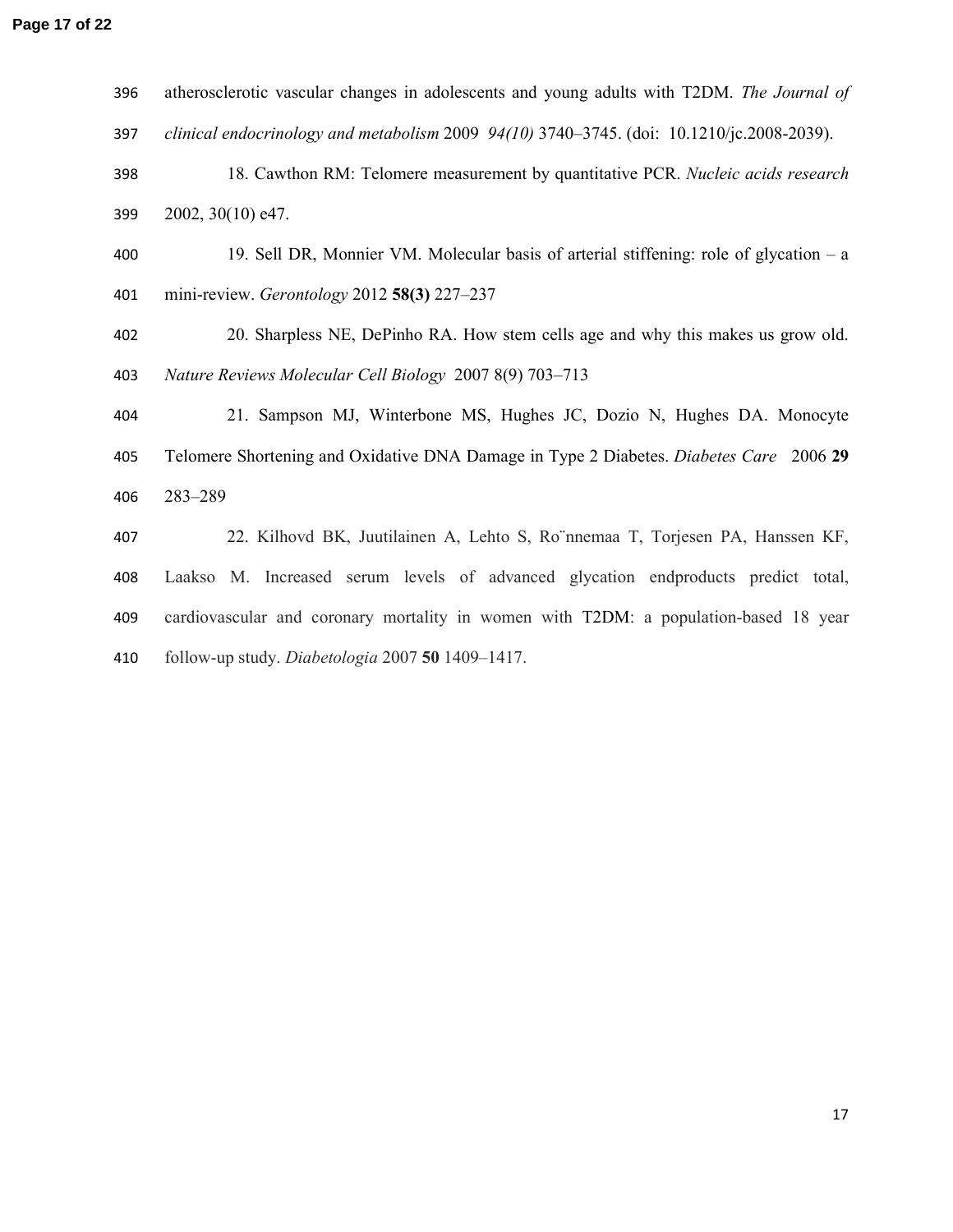| Characteristic                       | $T2DM+$         | T2DM-             | $\mathbf{p}$ |
|--------------------------------------|-----------------|-------------------|--------------|
|                                      | $(n = 50)$      | $(n = 49)$        |              |
| Age, years                           | $56 \pm 12.1$   | $53.47 \pm 11.91$ | 0.15         |
| Male, number/%                       | 15/30           | 17/34             | 0.77         |
| BMI, kg/m2                           | $31.1 \pm 1.08$ | $26.6 \pm 0.53$   | 0.002        |
| SBP, mm Hg                           | $129.6 \pm 3.2$ | $123.3 \pm 1.5$   | 0.06         |
| DBP, mm Hg                           | $79.06 \pm 1.8$ | $77.2 \pm 0.9$    | 0.37         |
| T2DM duration, years                 | $0.9 \pm 0.089$ |                   |              |
| HbA1c, %                             | $7.2 \pm 0.6$   | $5.09 \pm 0.05$   | < 0.001      |
| FBG, mmol/l                          | $8.1 \pm 0.333$ | $5.3 \pm 0.051$   | < 0.001      |
| PWV, m/s                             | $13.07 \pm 0.6$ | $10.67 \pm 0.23$  | < 0.001      |
| IMT, mm                              | $0.88 \pm 0.02$ | $0.74 \pm 0.01$   | < 0.001      |
| Number of atherosclerotic<br>Plaques | $1.3 \pm 0.2$   | $0.84 \pm 0.1$    | 0.08         |
| Relative telomere<br>Length          | $9.53 \pm 0.1$  | $9.86 \pm 0.1$    | 0.02         |

Table 1. Main clinical characteristics, results of duplex scanning of the carotid arteries and applanation tonometry and telomere length

Abbreviations: SBP-systolic blood pressure; DBP-diastolic blood pressure; BMI-body mass index; НbА1с-glycated haemoglobin; FBG-fasting blood glucose; PWV-carotid-femoral pulse wave velocity; IMT-intima-media thickness.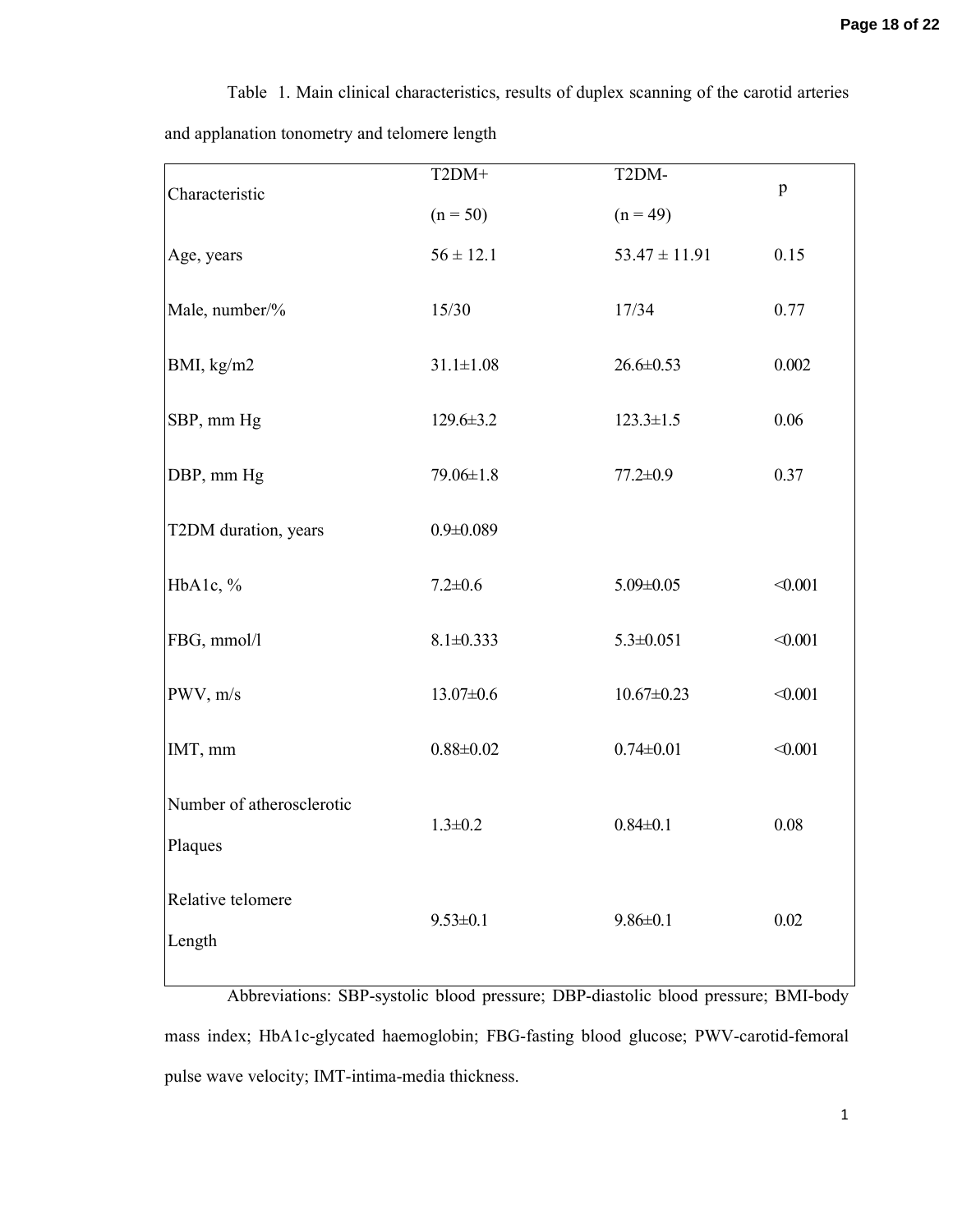| Parameter                            | 'Long' telomeres |                  | 'Short' telomeres |                 |                                                              |
|--------------------------------------|------------------|------------------|-------------------|-----------------|--------------------------------------------------------------|
|                                      | $T2DM+$          | T2DM-            | $T2DM+$           | T2DM-           | p                                                            |
|                                      | $(n = 29)$       | $(n = 27)$       | $(n = 21)$        | $(n = 22)$      |                                                              |
| PWV, m/s                             | $10.50 \pm 0.1$  | $10.51 \pm 0.51$ | $15.08 \pm 1.31$  | $10.7 \pm 0.52$ | $p^1 = 0.91$<br>$p^2$ < 0.01<br>$p^3$ < 0.01<br>$p^4$ =0.025 |
| IMT, mm                              | $0.80 \pm 0.09$  | $0.73 \pm 0.03$  | $0.87 \pm 0.05$   | $0.78 \pm 0.13$ | $p^1=0.12$<br>$p^2=0.03$<br>$p^3$ < 0.01<br>$p^4 = 0.04$     |
| Number of<br>atherosclerotic plaques | $0.76 \pm 0.04$  | $0.78 \pm 0.02$  | $1.02 \pm 0.29$   | $0.89 \pm 0.22$ | $p^1=0.97$<br>$p^2=0.04$<br>$p^3 = 0.03$<br>$p^4$ =0.03      |

Table 2. Parameters for vascular wall status depending on the presence of T2DM and telomere length

p<sup>1</sup> – vascular wall characteristics differences in diabetic and nondiabetic patients with «long» telomeres

 $P<sup>2</sup>$  - vascular wall characteristics differences in diabetic and nondiabetic patients with «short» telomeres

p<sup>3</sup> - vascular wall characteristics differences in diabetic patients with «long» and with «short» telomeres

P<sup>4</sup> - vascular wall characteristics differences in nondiabetic patients with «long» and with «short» telomeres

Abbreviations: PWV-carotid-femoral pulse wave velocity; IMT-intima-media thickness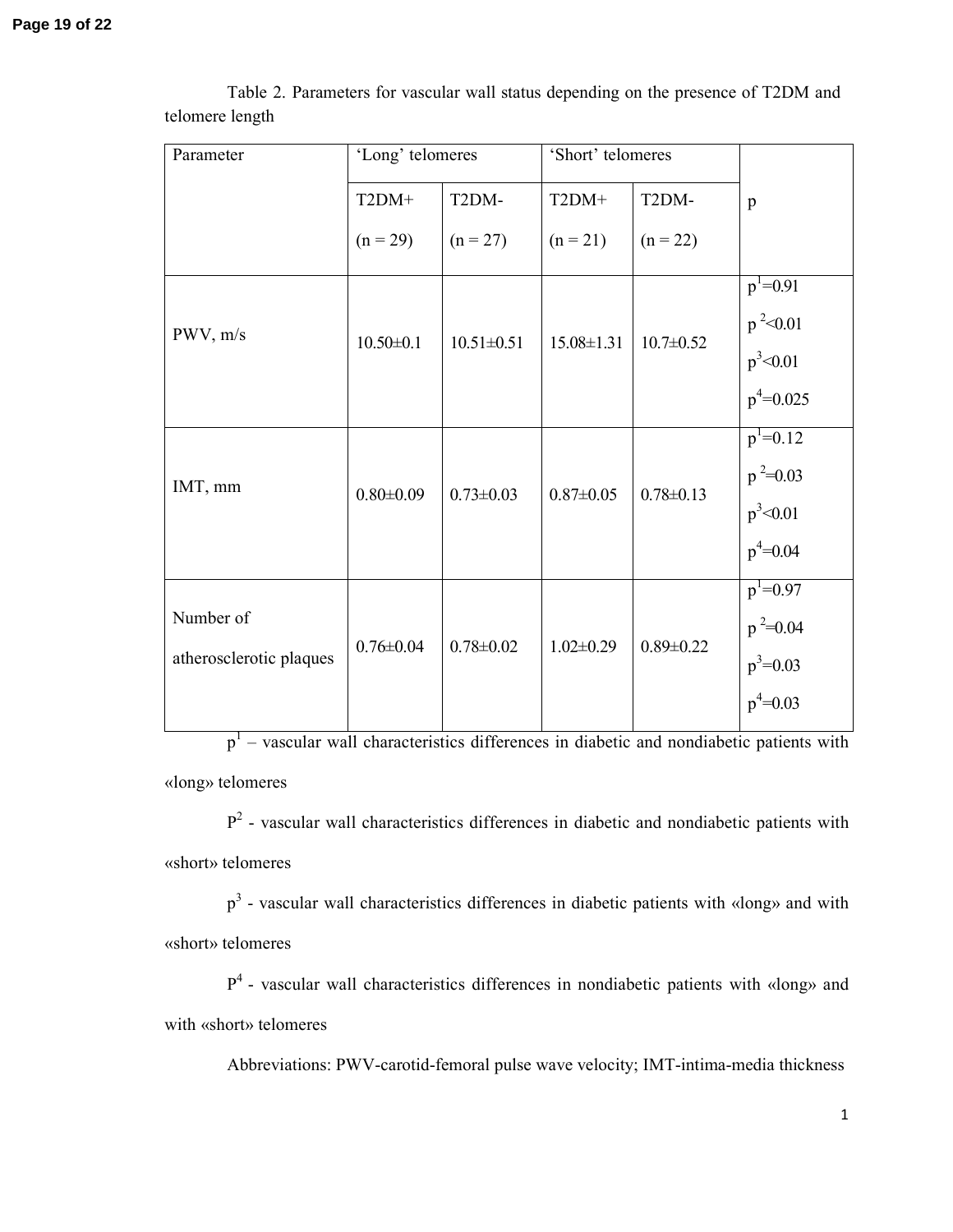Table 3. Pearson's correlation analysis between pulse wave velocity (PWV) and intima–media thickness (IMT) and other parameters

|                    | $T2DM+ (n = 50)$ |              | $\overline{\text{T2DM}}$ - (n = 49) |              |
|--------------------|------------------|--------------|-------------------------------------|--------------|
| Parameter          | PWV, m/s         | IMT, mm      | PWV, m/s                            | IMT, mm      |
| Age, years         | 0.1953           | 0.3564       | 0.3213                              | 0.3644       |
|                    | $p = 0.17$       | $p = 0.1501$ | $p = 0.001$                         | $p = 0.0001$ |
|                    | 0.2717           | 0.3231       | 0.3784                              | 0.3214       |
| SBP, mm Hg         | $p = 0.003$      | $p = 0.007$  | $p = 0.0021$                        | $p = 0,0214$ |
|                    | 0.0983           | 0.2196       | 0.01024                             | 0.0538       |
| DBP, mm Hg         | $p = 0.27502$    | $p = 0.133$  | $p = 0.2765$                        | $p = 0.4245$ |
|                    | 0.3127           | 0.1731       | 0.0054                              | 0.02985      |
| BMI, kg/m2         | $p = 0.001$      | $p = 0.142$  | $p = 0.8594$                        | $p = 0.4211$ |
|                    | 0.3621           | 0.2258       | 0.1738                              | 0.1732       |
| FBG, mmol/l        | $p = 0.301$      | $p = 0.0674$ | $p = 0.1422$                        | $p = 0.1421$ |
| HbA1c, %           | 0.3526           | 0.1571       | 0.1528                              | 0.1635       |
|                    | $p = 0.002$      | $p = 0.0699$ | $p = 0.152$                         | $p = 0.0672$ |
| Relative           | $-0.3564$        | $-0.3184$    | $-0.3623$                           | 0.1673       |
| telomere<br>Length | $p = 0.019$      | $p = 0.0278$ | $p = 0.0014$                        | $p = 0.0711$ |
|                    |                  |              |                                     |              |

Abbreviations: SBP-systolic blood pressure; DBP-diastolic blood pressure; BMI-body mass index; FBG-fasting blood glucose; НbА1с-glycated haemoglobin.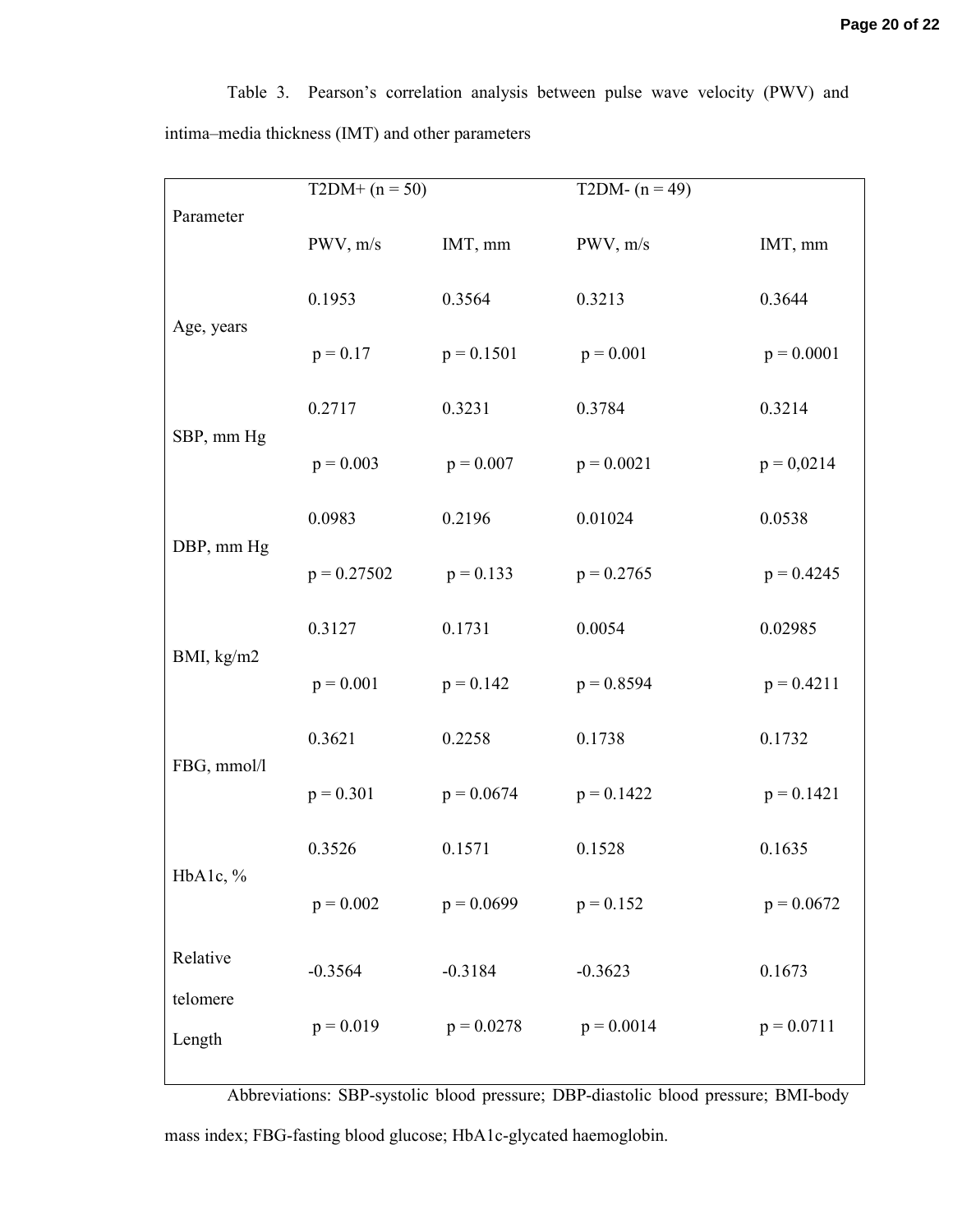|                                      | Telomere length |                                                          |
|--------------------------------------|-----------------|----------------------------------------------------------|
| Parameter                            | $\mathbf r$     | $\mathbf{p}$                                             |
| Age, years                           | 0.025           | 0.87                                                     |
| SBP, mm Hg                           | $-0.03$         | 0.84                                                     |
| DBP, mm Hg                           | 0.12            | 0.5                                                      |
| BMI, kg/m2                           | $-0.02$         | 0.85                                                     |
| FBG, mmol/l                          | $-0.31$         | 0.52                                                     |
| HbA1c,%                              | $-0.31$         | 0.03                                                     |
| PWV, m/s                             | $-0.35$         | $<0.01$                                                  |
| IMT, mm                              | $-0.11$         | 0.41                                                     |
| Number of atherosclerotic<br>plaques | $-0.13$         | $0.14\,$                                                 |
| $1 - 1 - 1$                          | $\cdot$<br>1.1  | $\cdot$<br>$\ddot{\phantom{1}}$<br>1.1<br><b>DE 57 1</b> |

Table 4. Correlation analysis of relative telomere length and other parameters in patients with T2DM.

Abbreviations: SBP-systolic blood pressure; DBP-diastolic blood pressure; BMI-body mass index; FBG-fasting blood glucose; НbА1с-glycated haemoglobin; PWV-carotid-femoral pulse wave velocity; IMT-intima-media thickness.